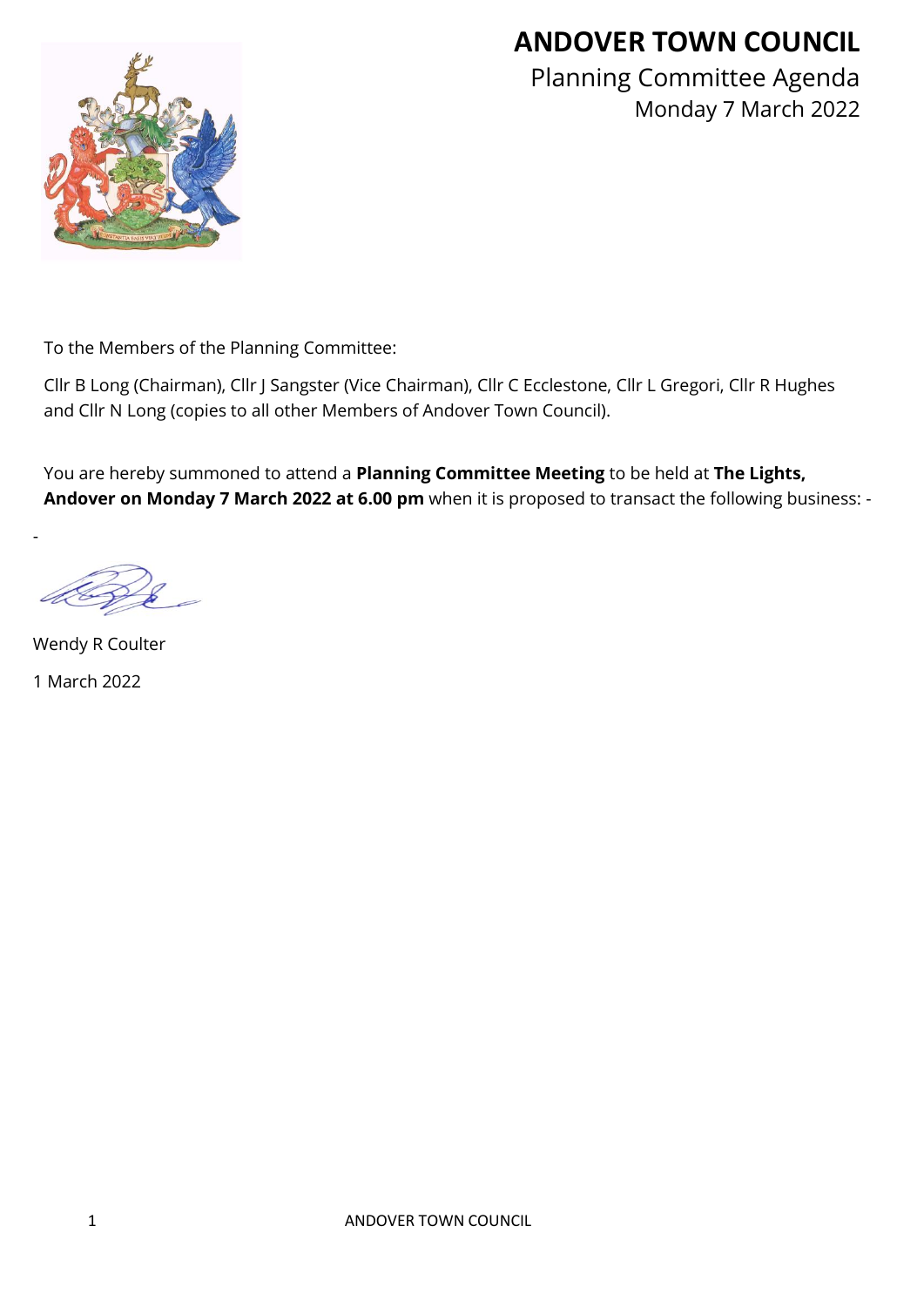# **ANDOVER TOWN COUNCIL**



Planning Committee Agenda Monday 7 March 2022

**MEMBERS OF THE PUBLIC ARE WELCOME TO ALL MEETINGS:** In line with Andover Town Council's "Recording at Meetings" Policy, Members and the public are requested to note that this meeting will be recorded by the Council, and may also be subject to the recording by members of the public.

| <b>Item 1: Apologies for Absence</b>                                           | 3  |
|--------------------------------------------------------------------------------|----|
| Item 2: Declarations of Interest                                               | 3  |
| <b>Item 3: Minutes</b>                                                         | 3  |
| Item 4: Public Participation                                                   | 3  |
| Item 5: Planning Applications for Consideration by Committee                   | 3  |
| <b>Item 6: Decision Notices</b>                                                | 4  |
| <b>Item 7: Consultations</b>                                                   | 4  |
| <b>Item 8: Street Naming</b>                                                   | 5  |
| Item 9: Communications from Test Valley Borough Council                        | 5  |
| Item 10: Test Valley Borough Council - Northern Area Planning Committee        | 5  |
| Item 11: Communications from Hampshire County Council                          | 5  |
| <b>Item 12: Street Trading Licences</b>                                        | 5  |
| Item 13: Questions to Hampshire County Council and Test Valley Borough Council | 5  |
| Item 14: Andover Down                                                          | 5  |
| Item 15: Speed Indicator Signs                                                 | 5  |
| Item 16: Committee Work Programme                                              | 6  |
| Item 17: Date of Next Meeting                                                  | 6  |
| <b>Appendix A: Minutes of the last Meeting</b>                                 | 7  |
| Appendix B: Members Information List 6 & 7                                     | 13 |
| <b>Appendix C: Consultation - Local Plan 2040 Regulation</b>                   | 16 |
| Appendix D: Consultation - WRSE's Emerging Regional Plan                       | 18 |
| <b>Appendix E: Speed Indicator Signs</b>                                       | 19 |
| <b>Appendix F: Committee Work Programme</b>                                    | 22 |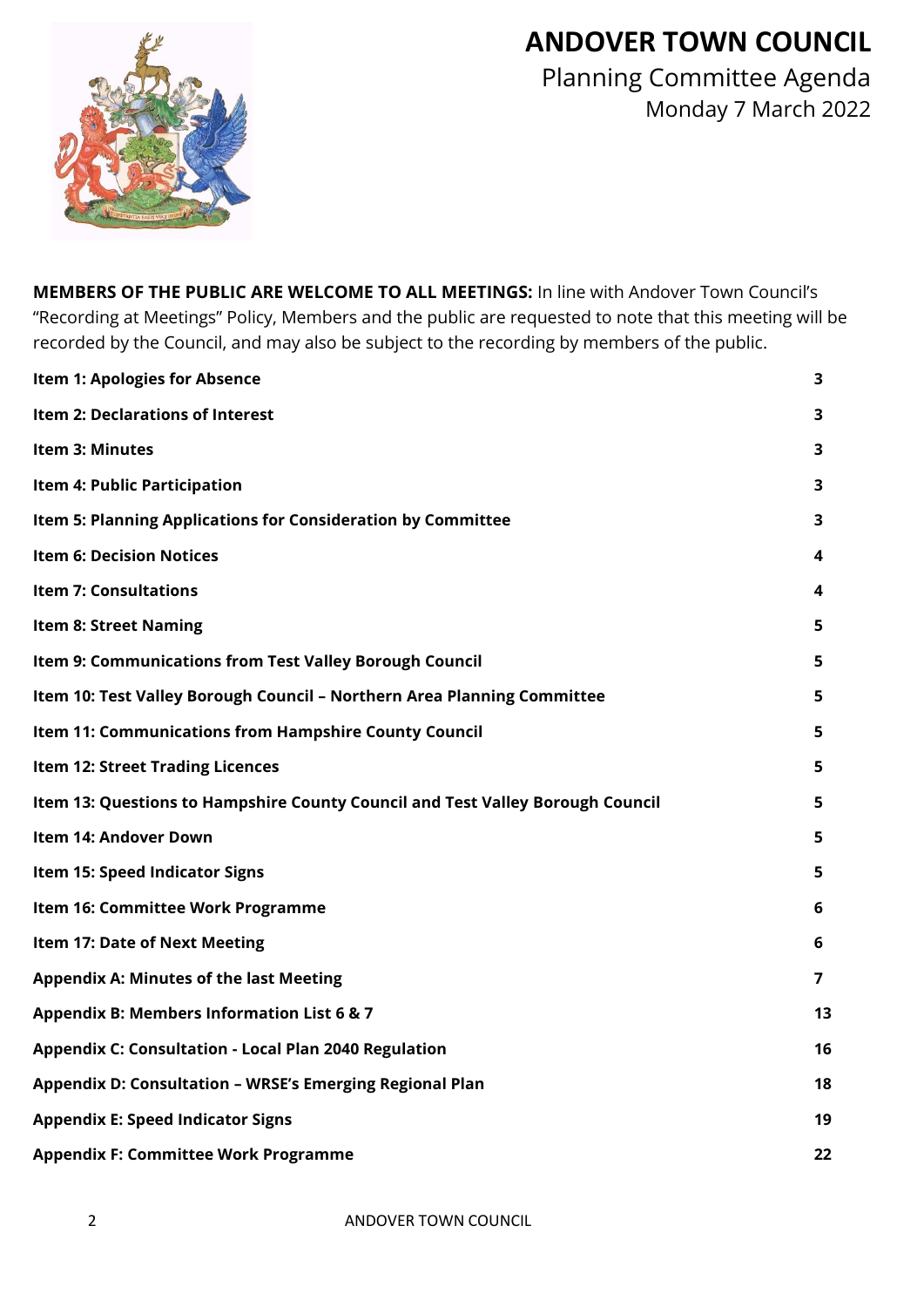**MEMBERS OF THE PUBLIC ARE WELCOME TO ALL MEETINGS:** In line with Andover Town Council's "Recording at Meetings" Policy, Members and the public are requested to note that this meeting will be recorded by the Council, and may also be subject to the recording by members of the public.

# **Item 1: Apologies for Absence**

To receive and accept any apologies for absence.

# **Item 2: Declarations of Interest**

To **note** any declarations of interest relevant to the planning applications to be considered.

# **Item 3: Minutes of Previous Meeting**

To agree the Minutes of the Planning Committee meeting held on Monday 14 February 2022 - attached at **Appendix A (Page 7).**

# **Item 4: Public Participation**

There is an opportunity for members of the public to make statements or ask questions on items on the agenda or on other items relevant to the Town to which an answer may be given in the meeting and recorded in the minutes or, if necessary, a written reply will follow or the questioner will be informed of the appropriate contact details. Each person is limited to 3 minutes and the total amount of time set aside will be 15 minutes.

# **Item 5: Planning Applications for Consideration by Committee**

#### To **consider and make observations on** Andover Planning Applications from Test Valley Borough Council weekly Lists of 6, 7 & 8

List 8 has not been published at the time of going to print. Once available it can be viewed at: [www.testvalley.gov.uk](http://www.testvalley.gov.uk/)

| 5.1 | 22/00318/LBWN<br>11.02.2022<br><b>ANDOVER TOWN</b><br>(ROMANS)     | Regularisation of repairs carried out to Attic<br>roof and walls including reinstatement of<br>missing bricks located inside chimney breast;<br>roofing felt repaired in situ; repair and<br>replacement of damaged and missing timbers;<br>insulation added between rafters, boarded<br>over and plastered | East Anton Manor<br>Farm, East Anton Lane,<br>Andover |
|-----|--------------------------------------------------------------------|-------------------------------------------------------------------------------------------------------------------------------------------------------------------------------------------------------------------------------------------------------------------------------------------------------------|-------------------------------------------------------|
| 5.2 | 22/00283/FULLN<br>18/02/2022<br><b>ANDOVER TOWN</b><br>(DOWNLANDS) | Conversion of integral garage, installation of<br>window to front elevation                                                                                                                                                                                                                                 | 6 Hartack Close,<br>Andover, Hampshire                |
| 5.3 | 22/00426/FULLN<br>17/02/2022<br><b>ANDOVER TOWN</b><br>(HARROWAY)  | Loft conversion with reduced box dormer to<br>side elevation and 4 rooflights, erect entrance<br>porch to front elevation                                                                                                                                                                                   | 8 Tollgate Road,<br>Andover, Hampshire                |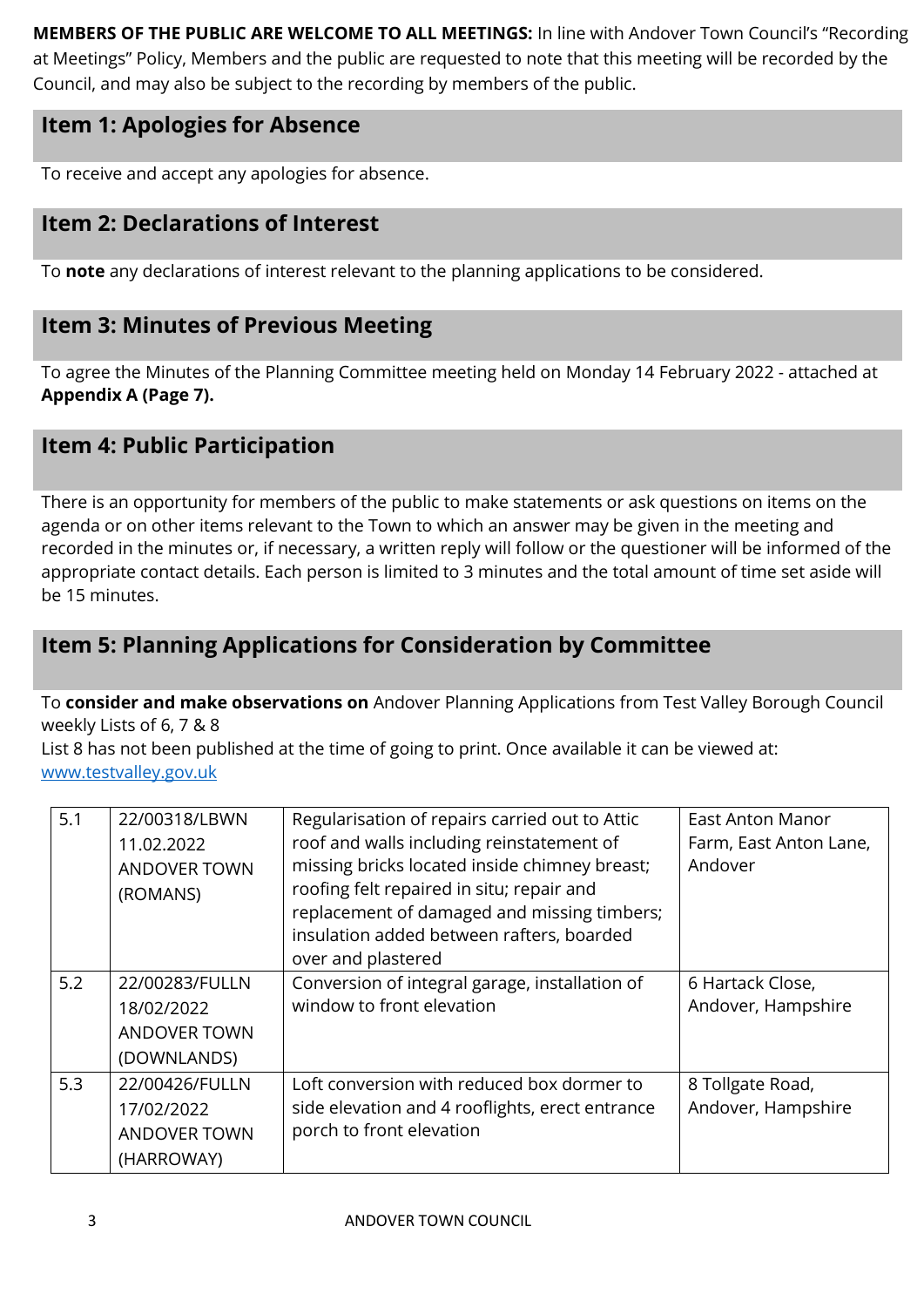| 5.4  | 22/00332/FULLN      | Two storey rear and side extensions             | 40 Mylen Road,      |
|------|---------------------|-------------------------------------------------|---------------------|
|      | 09.02.2022          |                                                 | Andover, Hampshire, |
|      | <b>ANDOVER TOWN</b> |                                                 | <b>SP10 3HG</b>     |
|      | (HARROWAY)          |                                                 |                     |
| 5.5  | 22/00490/FULLN      | Demolish garage and erect single storey rear    | 9 Alexandra Road,   |
|      | 24/02/2022          | extension, convert hipped roof to gable roof at | Andover, SP10 3AE   |
|      | <b>ANDOVER TOWN</b> | first floor, and alterations to fenestration    |                     |
|      | (MILLWAY)           |                                                 |                     |
| 5.6  | 22/00486/FULLN      | Replacement of conservatory with single         | 6 Beaumaris Close,  |
|      | 24/02/2022          | storey rear extension                           | Andover, Hampshire  |
|      | <b>ANDOVER TOWN</b> |                                                 |                     |
|      | (MILLWAY)           |                                                 |                     |
| 5.7  | 22/00479/FULLN      | Erection of single storey side extension        | 17 Horse Guards     |
|      | 24/02/2022          |                                                 | Crescent, Andover,  |
|      | <b>ANDOVER TOWN</b> |                                                 | Hampshire           |
|      | (ROMANS)            |                                                 |                     |
| 5.8  | 22/00514/FULLN      | Demolition and removal of existing single pre-  | 8 Highlands Road,   |
|      | 28/02/2022          | fabricated concrete garage and erection of      | Andover, Hampshire  |
|      | <b>ANDOVER TOWN</b> | double pre-fabricated concrete garage           |                     |
|      | (ST MARYS)          |                                                 |                     |
| 5.9  |                     |                                                 |                     |
| 5.10 |                     |                                                 |                     |
| 5.11 |                     |                                                 |                     |
| 5.12 |                     |                                                 |                     |

## **Item 6: Decision Notices**

Members are requested to **note** the following decision notices for Planning Applications in the Andover area from Test Valley Borough Council Lists 6, 7 & 8 attached at **Appendix B (Page 13).**  List 8 had not been published at the time of going to print. Once available it can be viewed at [www.Testvalley.gov.uk.](http://www.testvalley.gov.uk/)

#### **Item 7: Consultation**

Members to **consider** and **formulate** a response to the following:

Consultation – Local Plan 2040 Regulation attached at **Appendix C (Page 16)** [www.testvalley.gov.uk/localplan2040](https://protect-eu.mimecast.com/s/u1Y8CEZQYsW0Ziw_Z9A?domain=testvalley.gov.uk) (Closing date for comments is 8 April 2022)

Consultation – WRSE's Emerging regional Plan attached at **Appendix D (Page 18)** (Closing date for comments is 14 March 2022)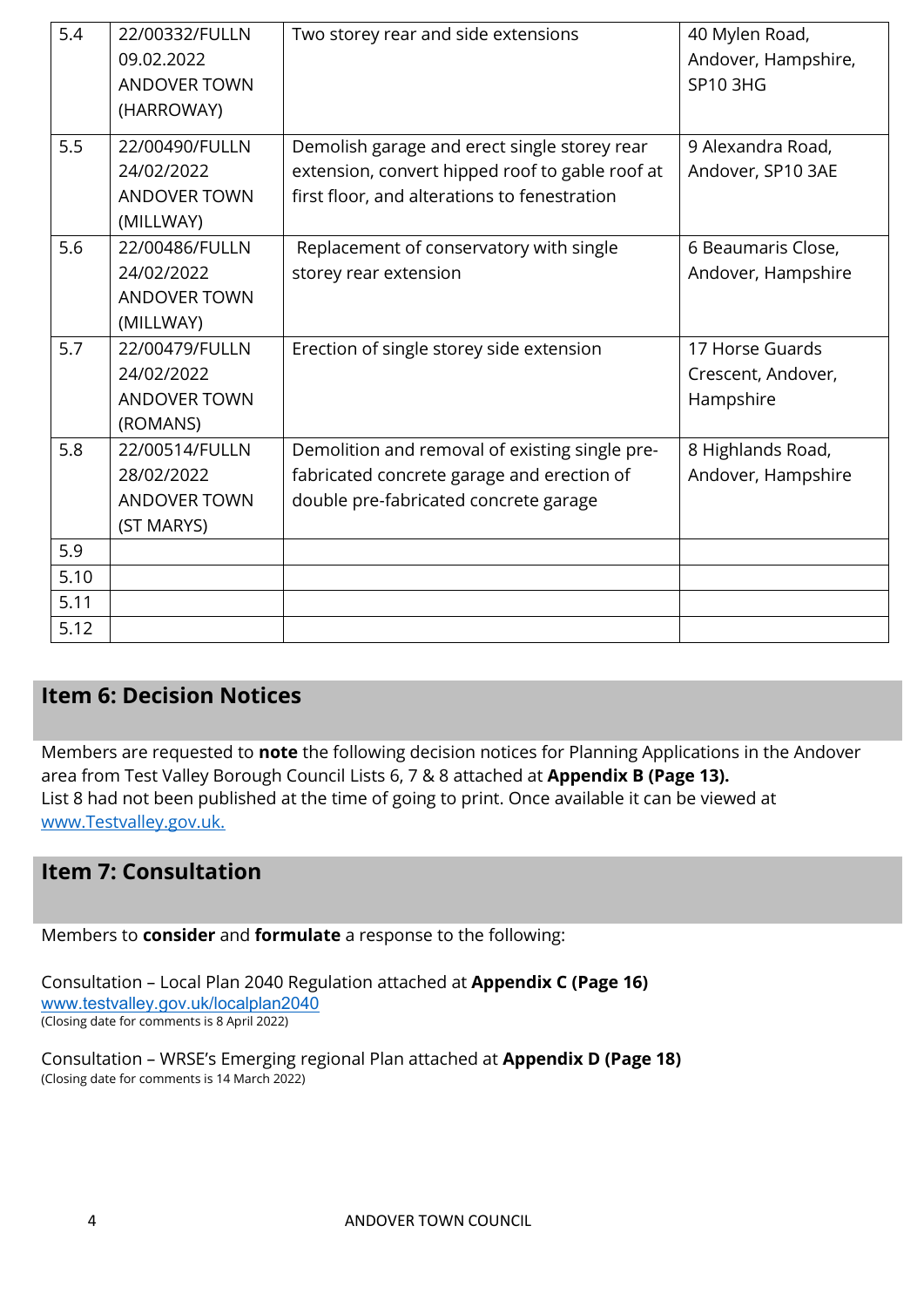## **Item 8: Street Naming**

To **consider** any notifications received from Test Valley Borough Council.

#### **Item 9: Communications from Test Valley Borough Council**

To **consider and make observations** on any notifications received from Test Valley Borough Council.

## **Item 10: Test Valley Borough Council – Northern Area Planning Committee**

To **consider** whether any applications, to be considered at the Test Valley Borough Council Northern Area Planning Committee (NAPC) require any further comment and or representation from the Town Council.

Application **22/00082/FULLN** will be reviewed in the NAPC meeting on 10 March 2022, at 5.30pm. Planning Committee's previous response: Comment - Insufficient Information on number of parking spaces. Officers to check.

## **Item 11: Communications from Hampshire County Council**

To **consider** any communications received from Hampshire County Council.

## **Item 12: Street Trading Licences**

To **consider** any applications for Street Trading Licences received.

Street Trading Licence Renewal Application - Walworth Breakfast & Kebab Van (Emailed to Councillors 23.02.2022)

## **Item 13: Questions to Hampshire County Council and Test Valley Borough Council**

To **receive** any questions from Planning Committee for Hampshire County Council and Test Valley Borough Council regarding updates on on-going projects.

#### **Item 14: Andover Down**

To **note** Officers have been in contact with the Senior Transport Manager at Hampshire County Council, with regards to a potential Community Funded Highways Infrastructure (CFHI) Study on Andover Down. To **consider** further actions going forward.

(Email sent to members 01.03.2022)

### **Item 15: Speed Indicator Signs**

To **receive** an updated report attached at **Appendix E (Page 19)**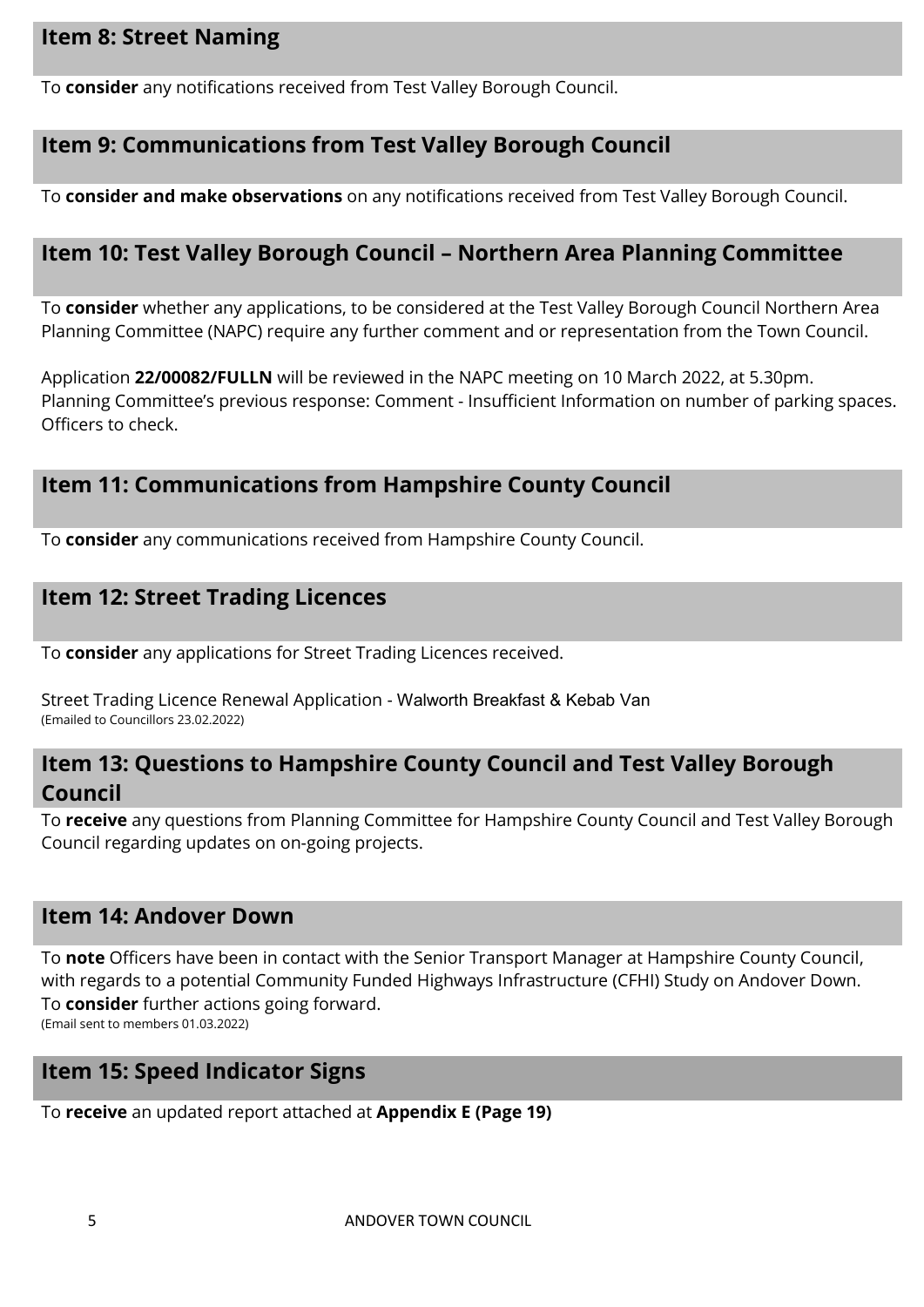# **Item 16: Works Programme**

Members to **consider** a Programme of Works at **Appendix F (Page 22)**

# **Item 17: Date of the next Meeting**

Members are requested to **note** the date of the next meeting: **Monday 28 March 2022,** at **The Lights, Andover, starting at 6.00pm.**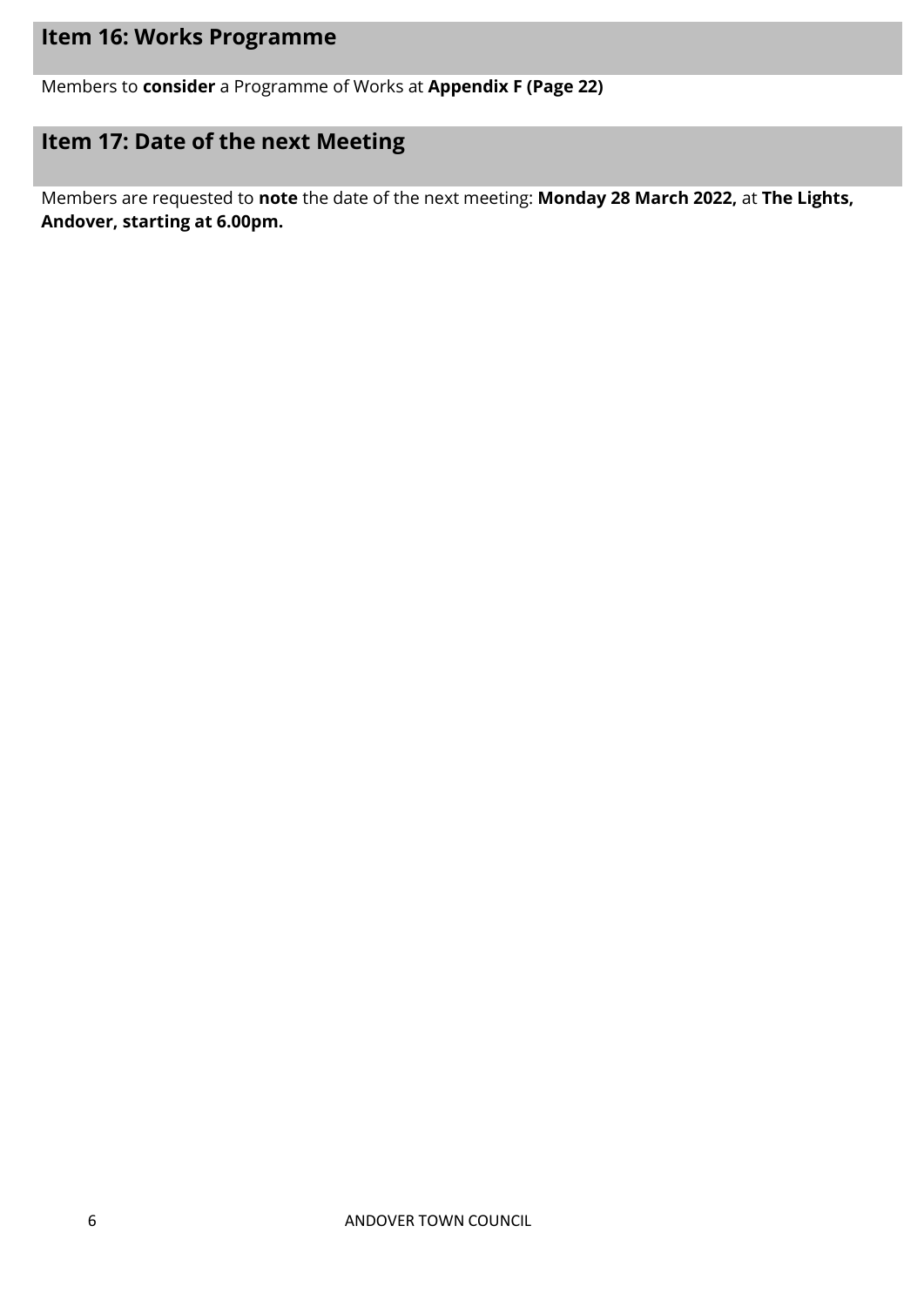# **Appendix A: Minutes**

**Time and date** 6.00pm on Monday, 14 February 2022

**Place** The Lights, Andover

#### **Details of Attendance:**

Cllr B Long (Chairman) (A), Cllr C Ecclestone (P), Cllr L Gregori (P), Cllr R Hughes (P), Cllr N Long (A) and Cllr J Sangster (P).

**Officers Present:** Michelle Young (Committee Officer)

#### **Members of the Public:** 0 **Members of the Press:** 0

In the absence of the Chairman, Councillor B Long, the Vice Chairman, Councillor J Sangster, hosted the Planning Committee meeting.

# **PC 171/02/22 Apologies for Absence**

Apologies were received and accepted from Councillors B Long and N Long.

## **PC 172/02/22 Declarations of Interest**

There were no Declarations of Interest in relation to any item on the agenda.

# **PC 173/02/22 Minutes of Previous Meeting**

It was proposed by Councillor L Gregori and seconded by Councillor J Sangster that the Minutes of the Planning Committee meeting held on Monday 31 January 2022 be signed by the Chairman as a correct record.

A vote was taken which was unanimous.

**RESOLVED: That the Minutes of the Planning Committee meeting held on Monday 31 January 2022 be signed by the Chairman as a correct record.**

## **PC 174/02/22 Public Participation**

There were no Members of the Public present at the meeting.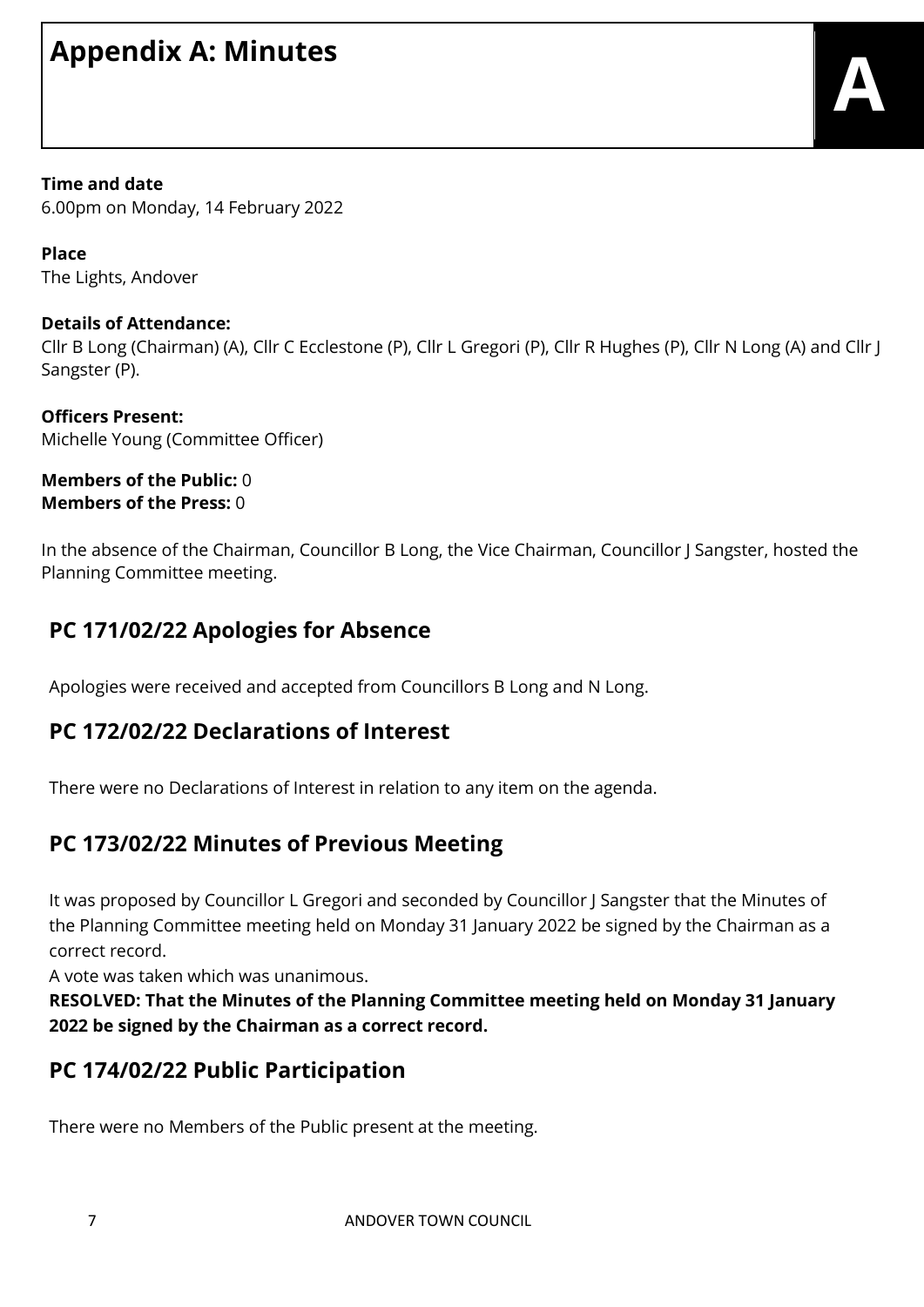# **PC 175/02/22 Planning Applications for Consideration by Committee**

Members considered and made observations on Andover Town Planning Applications on Test Valley Borough Council weekly lists of 3, 4 & 5.

| 22/00024/FULLN                                 | Replace conservatory with new conservatory                                   | 34 Andeferas Road,      |
|------------------------------------------------|------------------------------------------------------------------------------|-------------------------|
| 02/02/2022                                     |                                                                              | Andover, Hampshire      |
| <b>ANDOVER TOWN</b>                            |                                                                              |                         |
| (HARROWAY)                                     |                                                                              |                         |
| No objection                                   |                                                                              |                         |
| 22/00091/ADVN                                  | Replacing 3 non-illuminated fascia signs, 1 non-                             | The Owls Nest, 21       |
| 19/01/2022                                     | illuminated projecting sign and 1 non-                                       | Winchester Street,      |
| <b>ANDOVER TOWN</b>                            | illuminated freestanding sign                                                | Andover                 |
| (WINTON)                                       |                                                                              |                         |
| No objection                                   |                                                                              |                         |
| 22/00118/FULLN                                 | Two storey side extension, and changes to                                    | 34 St Hubert Road,      |
| 24/01/2022                                     | doors and windows                                                            | Andover, Hampshire      |
| <b>ANDOVER TOWN</b>                            |                                                                              |                         |
| (MILLWAY)                                      |                                                                              |                         |
|                                                | Comment: TVBC Officers to ascertain whether there are enough parking spaces. |                         |
| 22/00142/FULLN                                 | Change of use of ground floor from residential                               | Apollonia House, 2      |
| 20/01/2022                                     | to dental surgery, provision of footpath, new                                | Winchester Road,        |
| <b>ANDOVER TOWN</b>                            | entrance                                                                     | Andover                 |
| (WINTON)                                       |                                                                              |                         |
| <b>Objection: Insufficient parking spaces.</b> |                                                                              |                         |
| 22/00156/FULLN                                 | Erection of dwelling with associated parking,                                | Land Adjacent to        |
| 24/01/2022                                     | turning, landscaping, private amenity space                                  | Brambles, Walworth      |
| <b>ANDOVER TOWN</b>                            | and access arrangements                                                      | Road, Picket Piece      |
| (DOWNLANDS)                                    |                                                                              |                         |
| Objection:                                     |                                                                              |                         |
| Over development                               |                                                                              |                         |
|                                                | Site appears to be very tight                                                |                         |
|                                                | Not aligned with surrounding developments                                    |                         |
| 22/00175/TPON                                  | T1 - Lime - Re-pollard back to previous cuts                                 | 14 Danehurst Place,     |
| 25/01/2022                                     |                                                                              | Andover, Hampshire      |
| <b>ANDOVER TOWN</b>                            |                                                                              |                         |
| (MILLWAY)                                      |                                                                              |                         |
| No objection                                   |                                                                              |                         |
| 22/00180/TPON                                  | T1 - Ash - Fell                                                              | 9 Rooksbury Mill Court, |
| 25/01/2022                                     |                                                                              | Rooksbury Road, Andover |
| <b>ANDOVER TOWN</b>                            |                                                                              |                         |
| (WINTON)                                       |                                                                              |                         |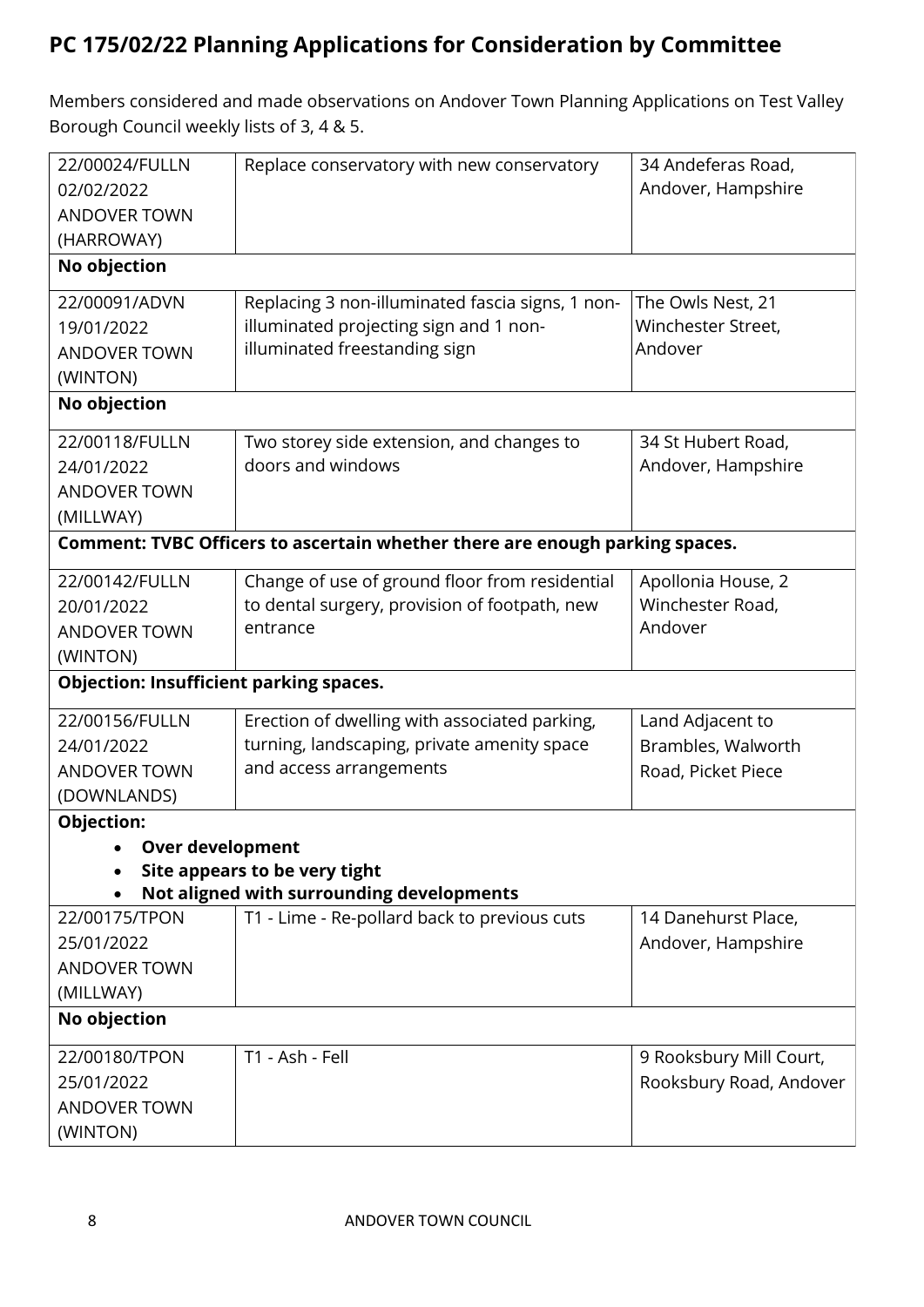| Comment: Refer to Arboriculturist - no reason for the work to be provided. A replacement |                                                   |                          |  |  |
|------------------------------------------------------------------------------------------|---------------------------------------------------|--------------------------|--|--|
|                                                                                          | tree would be expected to be put in its place.    |                          |  |  |
| 22/00181/TPON                                                                            | T1 - Sycamore - Pollard at 10 metres finished     | 37 Eardley Avenue,       |  |  |
| 25/01/2022                                                                               | height                                            | Andover, Hampshire       |  |  |
| <b>ANDOVER TOWN</b>                                                                      |                                                   |                          |  |  |
| (HARROWAY)                                                                               |                                                   |                          |  |  |
| No objection                                                                             |                                                   |                          |  |  |
| 22/00185/FULLN                                                                           | Erection of extension at rear                     | 10 Heddle Road, Andover, |  |  |
| 28/01/2022                                                                               |                                                   | SP11 6WY                 |  |  |
| <b>ANDOVER TOWN</b>                                                                      |                                                   |                          |  |  |
| (ROMANS)                                                                                 |                                                   |                          |  |  |
| No objection                                                                             |                                                   |                          |  |  |
| 22/00189/FULLN                                                                           | Single storey rear extension with 2 roof light's, | 89 Weyhill Road,         |  |  |
| 28/01/2022                                                                               | relocate side door                                | Andover, SP10 3NR        |  |  |
| <b>ANDOVER TOWN</b>                                                                      |                                                   |                          |  |  |
| (MILLWAY)                                                                                |                                                   |                          |  |  |
| No objection                                                                             |                                                   |                          |  |  |
| 22/00200/FULLN                                                                           | Two storey side extension to provide lounge       | Forest Lodge, London     |  |  |
| 28/01/2022                                                                               | and w.c., and bedroom with en-suite on first      | Road, Andover            |  |  |
| <b>ANDOVER TOWN</b>                                                                      | floor                                             |                          |  |  |
| (DOWNLANDS)                                                                              |                                                   |                          |  |  |
| No objection                                                                             |                                                   |                          |  |  |
| 22/00201/FULLN                                                                           | Ground floor rear extension                       | 11 Dunmow Road,          |  |  |
| 27/01/2022                                                                               |                                                   | Andover, SP10 2DQ        |  |  |
| <b>ANDOVER TOWN</b>                                                                      |                                                   |                          |  |  |
| (WINTON)                                                                                 |                                                   |                          |  |  |
| No objection                                                                             |                                                   |                          |  |  |
| 22/00205/CLPN                                                                            | Application for a lawful development certificate  | 11 Dunmow Road,          |  |  |
| 27/01/2022                                                                               | for a first-floor roof dormer                     | Andover, SP10 2DQ        |  |  |
| <b>ANDOVER TOWN</b>                                                                      |                                                   |                          |  |  |
| (WINTON)                                                                                 |                                                   |                          |  |  |
| No objection                                                                             |                                                   |                          |  |  |
| 22/00204/FULLN                                                                           | Installation of a mobility scooter storage unit   | Sandringham House,       |  |  |
| 31/01/2022                                                                               |                                                   | Kingsway Gardens,        |  |  |
| <b>ANDOVER TOWN</b>                                                                      |                                                   | Andover                  |  |  |
| (HARROWAY)                                                                               |                                                   |                          |  |  |
| No objection                                                                             |                                                   |                          |  |  |
| 22/00197/FULLN                                                                           | Replacement roof and alterations to               | 51 Watermills Close,     |  |  |
| 26.01.2022                                                                               | conservatory                                      | Andover, SP10 2ND,       |  |  |
| <b>ANDOVER TOWN</b>                                                                      |                                                   |                          |  |  |
| (WINTON)                                                                                 |                                                   |                          |  |  |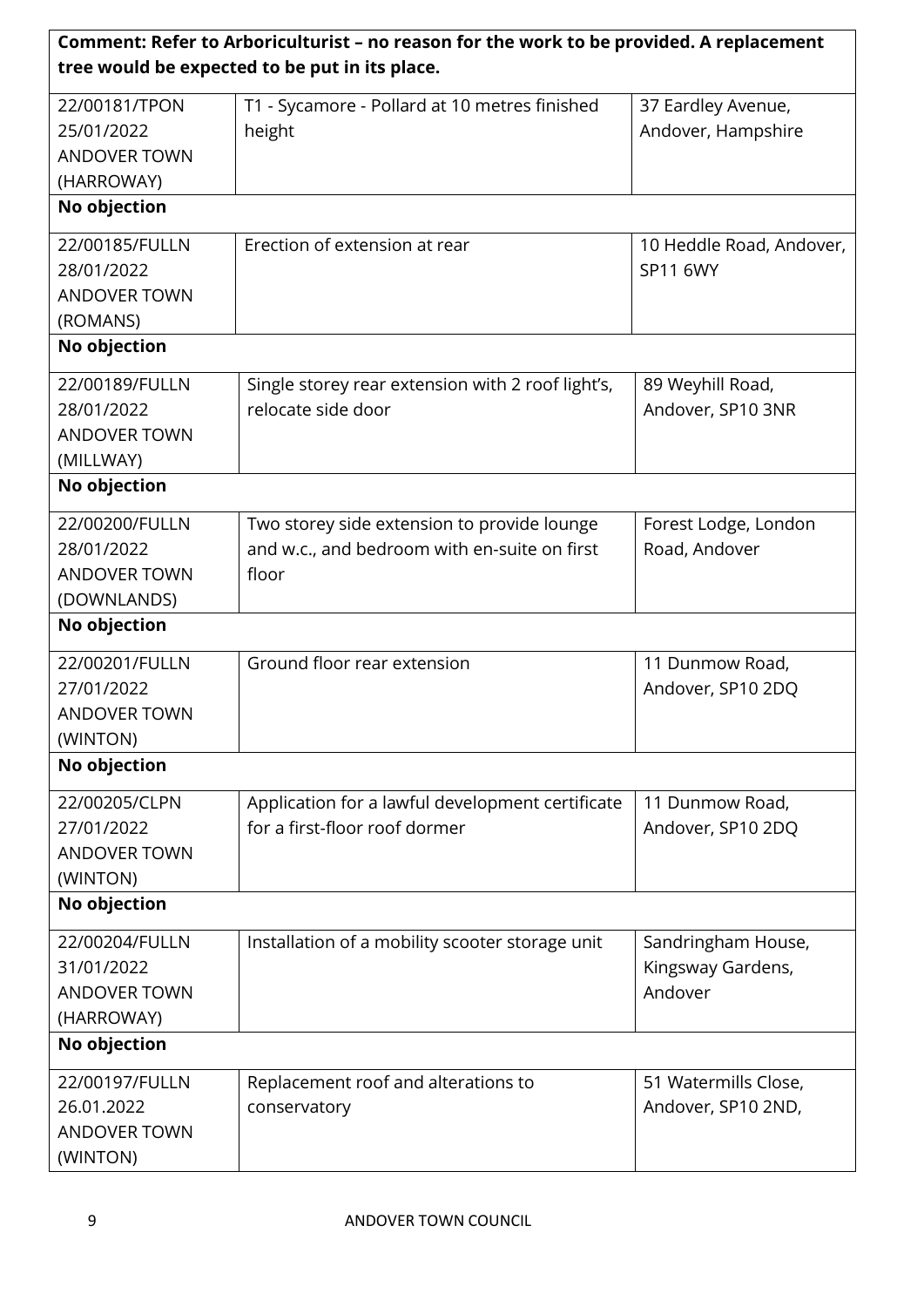| No objection        |                                                                                           |                         |  |  |
|---------------------|-------------------------------------------------------------------------------------------|-------------------------|--|--|
| 22/00254/FULLN      | Single storey rear extension, garage                                                      | Hedge End, 10 Lamb      |  |  |
| 04/02/2022          | Close, Andover<br>conversion, front access ramp, and open front                           |                         |  |  |
| ANDOVER TOWN (ST    | porch                                                                                     |                         |  |  |
| MARYS)              |                                                                                           |                         |  |  |
|                     | Comment: The information provided states that the parking spaces are 2.4 metres wide. If  |                         |  |  |
|                     | one of the parking spaces is for a disabled person, it would need to be wider.            |                         |  |  |
| 22/00314/CLPN       | Application for lawful development certificate                                            | 26 Cornfields, Andover, |  |  |
| 08/02/2022          | for proposed garage conversion and single                                                 | Hampshire               |  |  |
| <b>ANDOVER TOWN</b> | storey rear extension                                                                     |                         |  |  |
| (WINTON)            |                                                                                           |                         |  |  |
| No objection        |                                                                                           |                         |  |  |
| 22/00316/TPON       | T1 - Beech - Reduce crown by up to 3 metres                                               | Springs, Mead Hedges,   |  |  |
| 08/02/2022          | back to previous points                                                                   | Andover                 |  |  |
| <b>ANDOVER TOWN</b> |                                                                                           |                         |  |  |
| (WINTON)            |                                                                                           |                         |  |  |
| No objection        |                                                                                           |                         |  |  |
| 22/00323/TPON       | G1- mixed species - reduced back to boundary                                              | Southern Water Board,   |  |  |
| 09/02/2022          | line by up to 2 meters                                                                    | River Way, Andover      |  |  |
| ANDOVER TOWN (ST    |                                                                                           |                         |  |  |
| MARYS)              |                                                                                           |                         |  |  |
| No objection        |                                                                                           |                         |  |  |
| 22/00305/FULLN      | Two storey side extension and ground floor                                                | 9 Hazel Close, Andover, |  |  |
| 08/02/2022          | rear extension                                                                            | Hampshire               |  |  |
| <b>ANDOVER TOWN</b> |                                                                                           |                         |  |  |
| (MILLWAY)           |                                                                                           |                         |  |  |
| No objection        |                                                                                           |                         |  |  |
|                     | <b>RE-ADVERTISEMENT</b>                                                                   |                         |  |  |
| 21/02210/FULLN      | Erect 3 two storey detached dwellings, and 6                                              | Silverdene              |  |  |
| 28.09.2021          | detached and semi-detached bungalows                                                      | 25 Walworth Road        |  |  |
| <b>ANDOVER TOWN</b> | together with associated access and                                                       | <b>Picket Piece</b>     |  |  |
| (DOWNLANDS)         | landscaping                                                                               | <b>SP11 6LY</b>         |  |  |
| Objection:          |                                                                                           |                         |  |  |
|                     | <b>Nitrate Neutrality has not been addressed</b>                                          |                         |  |  |
|                     | No details on future proofing, i.e., provision of green spaces, electric charging points, |                         |  |  |
| air heat pumps      |                                                                                           |                         |  |  |

# **PC 176/02/22 Decision Notices**

The Decision notices for Lists of 3, 4 & 5 were noted.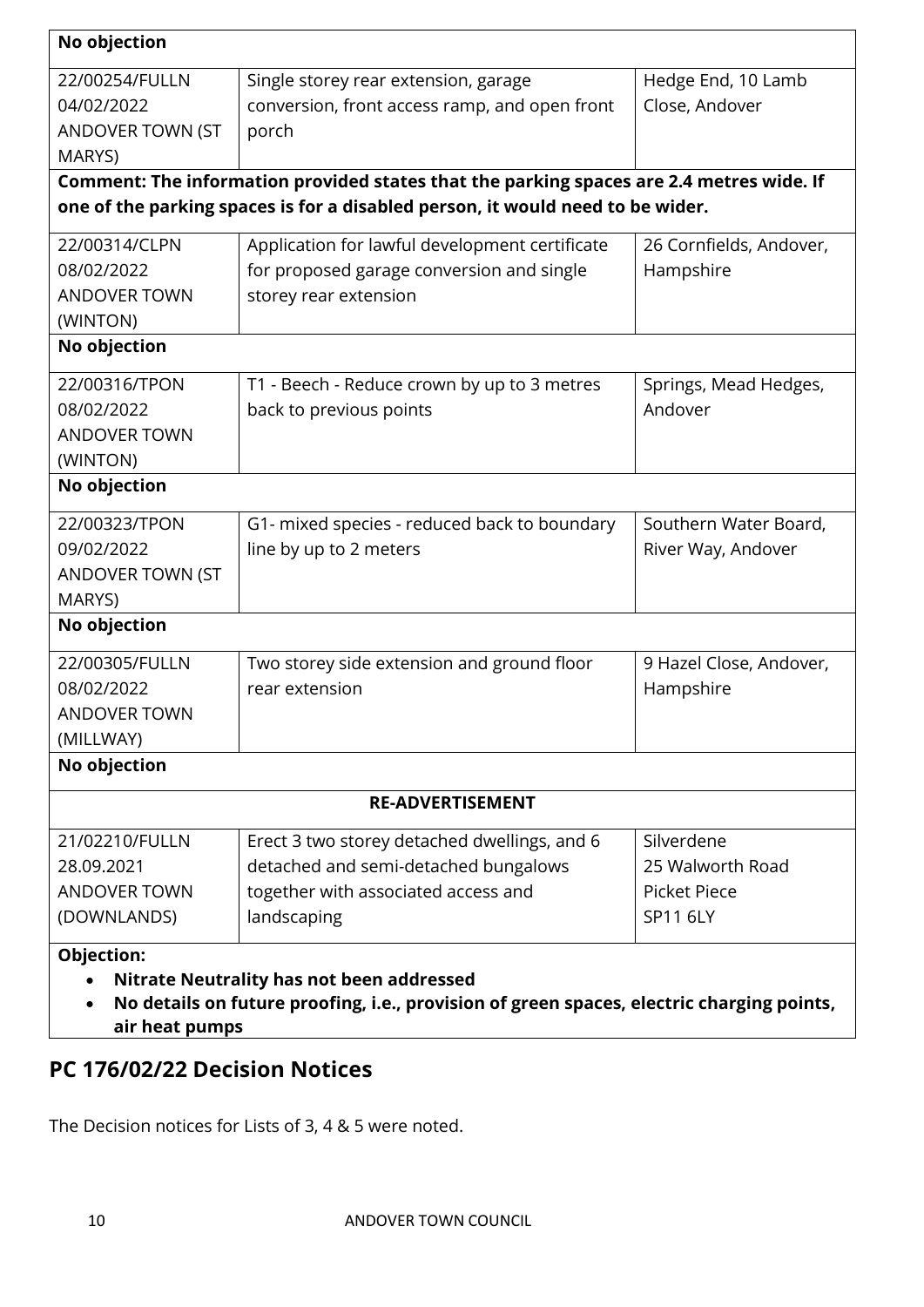# **PC 177/02/22 Consultation**

#### *Members made the following comments for the WRSE's Emerging Regional Plan:*

It was agreed to defer this item to the next Planning Committee meeting on 7 March 2022.

# **PC 178/02/22 Street Naming**

There were no Street Naming Notifications received.

# **PC 179/02/22 Communications from Test Valley Borough Council**

Members noted the following: Appeal Notice for Planning Application 19/02236/FULLN.

# **PC 180/02/22 Test Valley Borough Council – Northern Area Planning Committee**

There were no communications received from Northern Area Planning Committee.

# **PC 181/02/22 Communications from Hampshire County Council**

There were no communications received from Hampshire County Council.

## **PC 182/02/22 Street Trading Licences**

There were no Street Trading Licences Applications received.

# **PC 183/02/22 Questions to Hampshire County Council and Test Valley Borough Council**

Members noted that Officers were awaiting a response from Hampshire County Council with regards to the proposed provision of a pavement at Ox Drove. Members had been advised about the Local Plan Consultation. No further questions were raised during the meeting.

## **PC 184/02/22 Andover Down**

Members noted that no response had been received from Hampshire County Council following the Town Council's request for information on available options to improve the safety of Andover Down. Members also noted that Councillor B Long would contact Councillor D Drew for further assistance.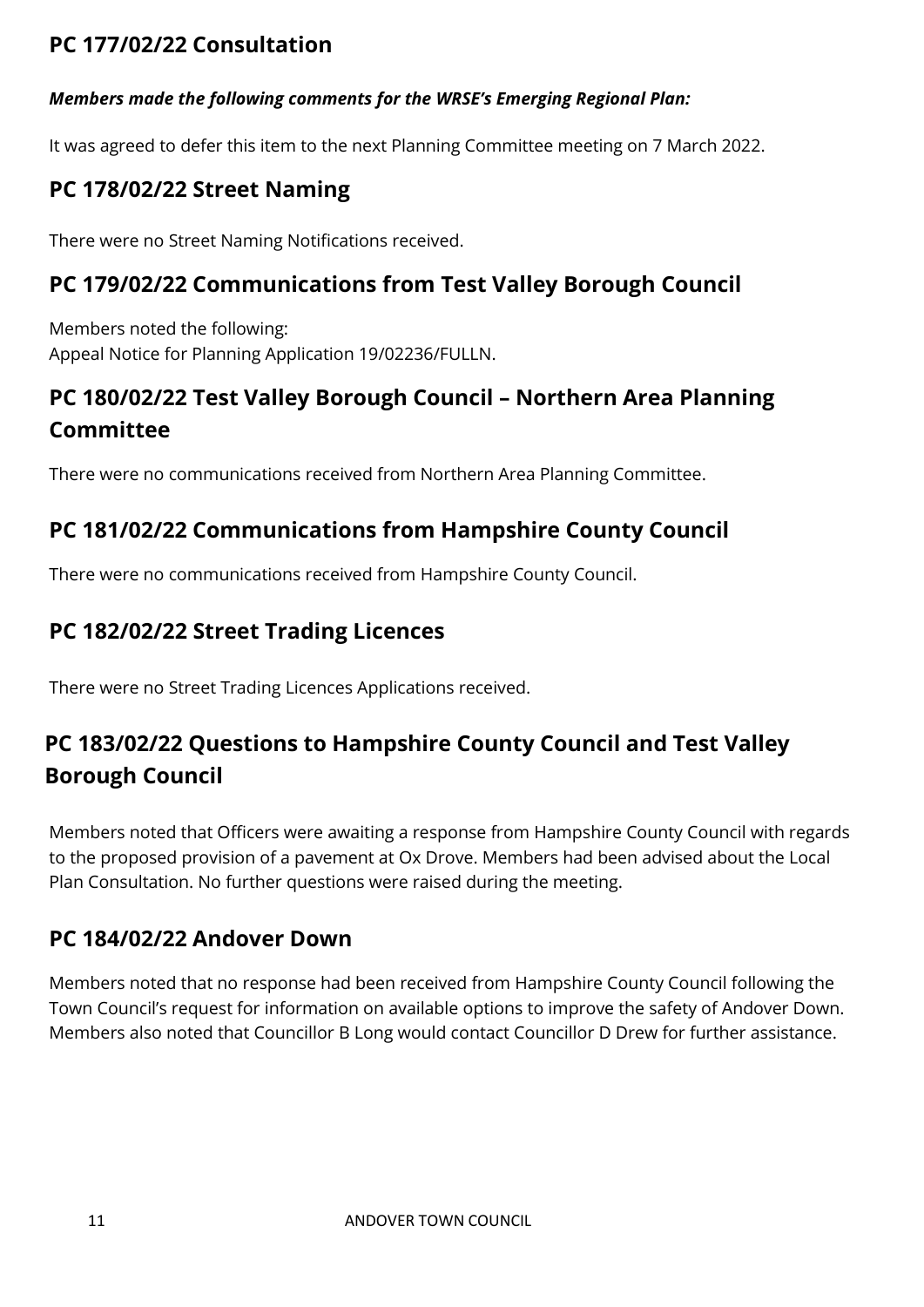# **PC 185/02/22 Works Programme**

Members noted the Committee Work Programme.

The following items were requested to be added:

- Councillor Training on Nitrate Neutrality
- Andover Down Response from Cllr D Drew
- Consultation WRSE's Emerging Regional Plan
- Consultation Local Plan
- Speed Indicator Signs Contractors
- Report from Working Group on the Commemoration of the Charter

## **PC 186/02/22 Date of Next Meeting**

Members noted the date of the next meeting: **Monday 7 March 2022,** at **The Lights, Andover, starting at 6.00pm.**

**The meeting closed at 6.35pm.**

CHAIRMAN ………………………………………………………… DATE ………………………………..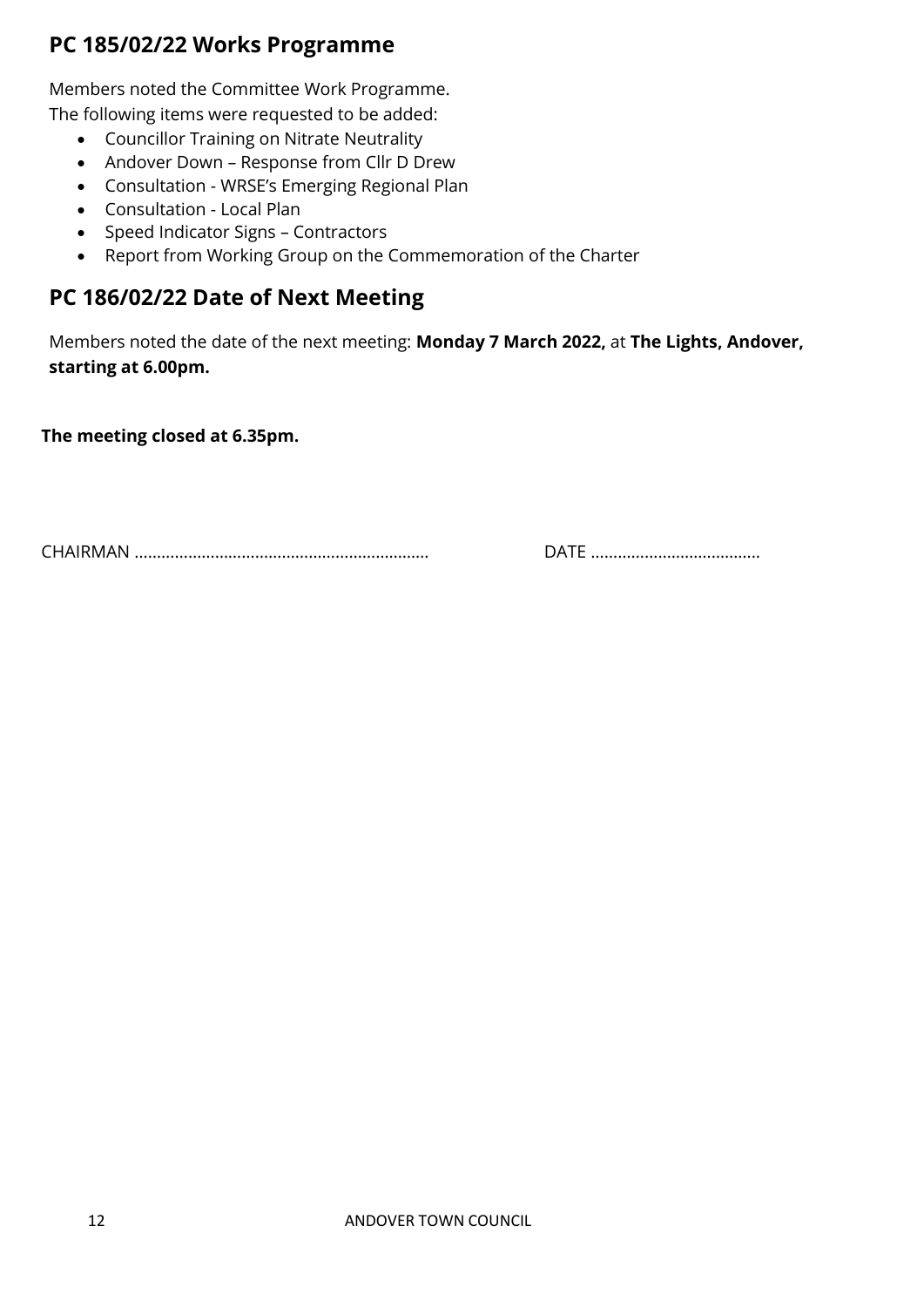#### **ANDOVER TOWN COUNCIL – PLANNING COMMITTEE AGENDA**

#### **7 March 2022**

#### **MEMBERS' INFORMATION LIST**

#### **11/02/2022 (List No. 6)**

#### **NORTHERN AREA PLANNING APPLICATIONS APPROVED/WITHDRAWN**

| PARISH/WARD                       | APPLIC NO.     | <b>REGISTERED</b> | PROPOSAL AND<br><b>LOCATION</b>                                                                                                                                                                                                                          | <b>DECISION</b>                                   | <b>DECISION</b><br><b>DATE</b> |
|-----------------------------------|----------------|-------------------|----------------------------------------------------------------------------------------------------------------------------------------------------------------------------------------------------------------------------------------------------------|---------------------------------------------------|--------------------------------|
| ANDOVER TOWN<br>(DOWNLANDS)       | 21/03514/FULLN | 15.12.2021        | Demolition of existing<br>garage and shed,<br>extend house to rear<br>and construct new<br>raised roof to create<br>first floor habitable<br>space and provision of<br>additional car parking<br>to frontage -<br>Glendevon, 8 Ox<br>Drove, Picket Piece | PERMISSION<br>subject to<br>conditions &<br>notes | 10.02.2022                     |
| <b>ANDOVER TOWN</b><br>(HARROWAY) | 21/03087/FULLN | 01.11.2021        | Two storey rear<br>extension -<br>15 Cole Close, Andover,<br><b>SP10 4NL</b>                                                                                                                                                                             | PERMISSION<br>subject to<br>conditions &<br>notes | 08.02.2022                     |
| ANDOVER TOWN<br>(HARROWAY)        | 21/03688/FULLN | 20.12.2021        | Single storey rear<br>extension and single<br>storey front porch -<br>101 Harrow Way,<br>Andover, SP10 3DY                                                                                                                                               | PERMISSION<br>subject to<br>conditions &<br>notes | 09.02.2022                     |
| <b>ANDOVER TOWN</b><br>(MILLWAY)  | 21/03320/FULLN | 23.11.2021        | Timber pergola with<br>resin floor, fixed<br>seating, heating and<br>lighting, metal framed<br>louvered roof structure<br>to entrance patio with<br>heating and lighting,<br>and block entrance                                                          | <b>WITHDRAWN</b>                                  | 08.02.2022                     |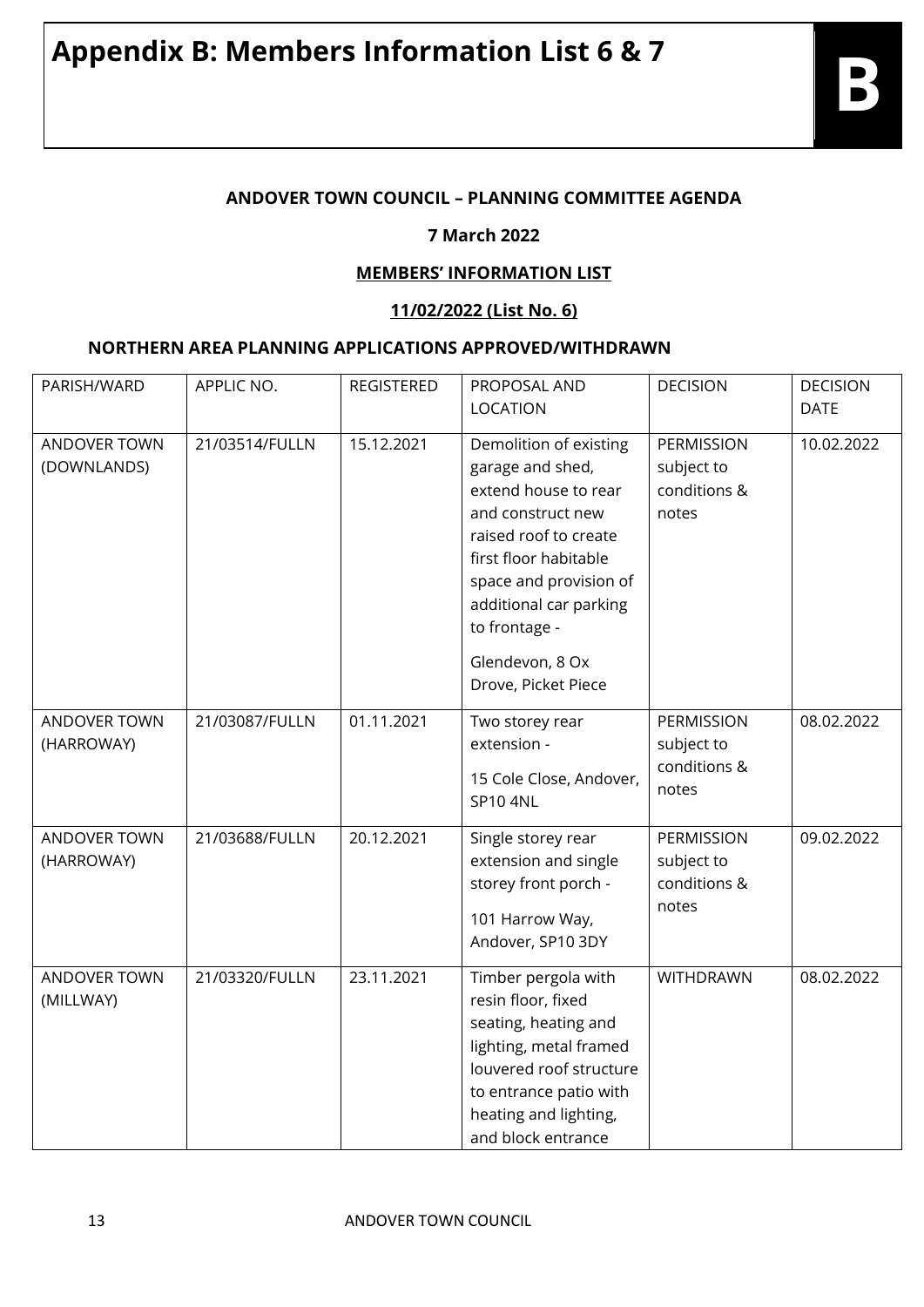|                           |                |            | into site from St<br>Hubert Road -<br>Anton Arms, Salisbury<br>Road, Andover                                                                                            |                                                   |            |
|---------------------------|----------------|------------|-------------------------------------------------------------------------------------------------------------------------------------------------------------------------|---------------------------------------------------|------------|
| ANDOVER TOWN<br>(MILLWAY) | 21/03643/CLPN  | 14.12.2021 | Application for<br>proposed lawful<br>development<br>certificate for the<br>installation of bi fold<br>doors to rear extension<br>27 The Crescent,<br>Andover, SP10 3BL | <b>ISSUE</b><br><b>CERTIFICATE</b>                | 07.02.2022 |
| ANDOVER TOWN<br>(ROMANS)  | 21/03622/FULLN | 13.12.2021 | Erection of rear<br>conservatory -<br>7 Copper Box Close,<br>Andover, SP11 6YA                                                                                          | PERMISSION<br>subject to<br>conditions &<br>notes | 07.02.2022 |
| ANDOVER TOWN<br>(WINTON)  | 21/03045/FULLN | 17.12.2021 | Alterations to roof to<br>increase the ridge<br>height by 600mm -<br>13A Anton Road,<br>Andover, SP10 2EN                                                               | PERMISSION<br>subject to<br>conditions &<br>notes | 11.02.2022 |
| ANDOVER TOWN<br>(WINTON)  | 19/00784/NMA1  | 25.01.2022 | Change of render<br>colour from<br>champagne to white -<br>Amendment to<br><b>Planning Permission</b><br>19/00784/FULLN -<br>33 Wellesley Road,<br>Andover, Hampshire   | APPROVAL of<br>Non Material<br>Amendment          | 08.02.2022 |

#### **NEW APPEALS**

| ANDOVER TOWN | 19/02236/FULLN | Erection of dwelling    | 23 The Avenue, Andover, Hampshire |
|--------------|----------------|-------------------------|-----------------------------------|
| (MILLWAY)    |                | and carport and         |                                   |
|              |                | reconstruction of       |                                   |
|              |                | double garage to single |                                   |
|              |                | garage with parking     |                                   |
|              |                | and access via          |                                   |
|              |                | Ambleside onto          |                                   |
|              |                | Eversfield Close        |                                   |
|              |                |                         |                                   |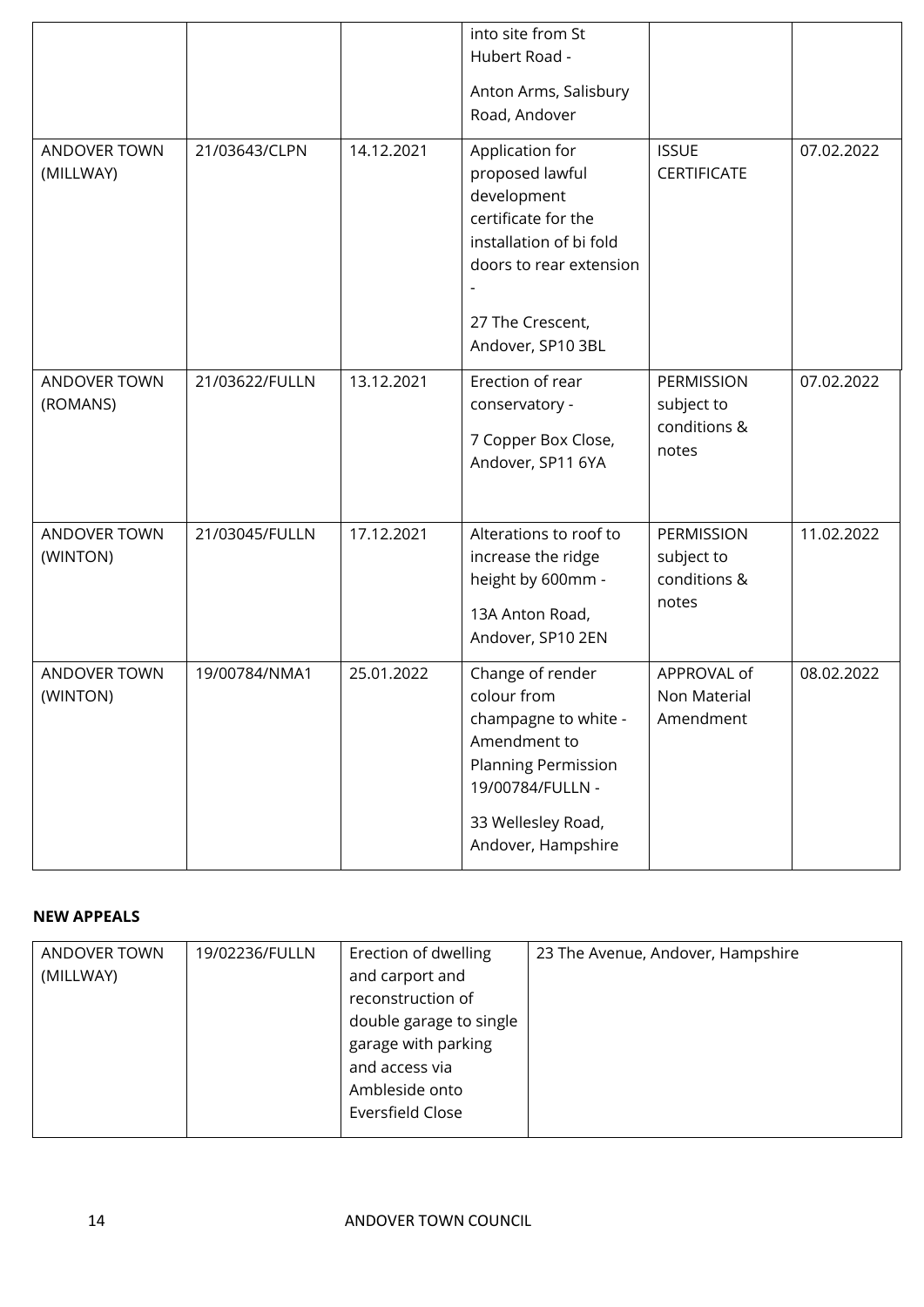#### **MEMBERS' INFORMATION LIST**

#### **18/02/2022 (List No.7)**

#### **NORTHERN AREA PLANNING APPLICATIONS APPROVED/WITHDRAWN**

| PARISH/WARD                | APPLIC NO.     | <b>REGISTERED</b> | PROPOSAL AND<br>LOCATION                                                                                               | <b>DECISION</b>  | <b>DECISION DATE</b> |
|----------------------------|----------------|-------------------|------------------------------------------------------------------------------------------------------------------------|------------------|----------------------|
| ANDOVER TOWN<br>(HARROWAY) | 21/03637/FULLN | 14.12.2021        | Change of use of<br>the ground floor flat<br>to 2no. separate<br>units -<br>57 Silver Birch Road,<br>Andover, SP10 3DU | <b>WITHDRAWN</b> | 15.02.2022           |
| ANDOVER TOWN<br>(ST MARYS) | 21/03543/LBWN  | 20.12.2021        | Internal cosmetic<br>alterations and<br>replacement<br>external door -<br>The Manse, 54 East<br>Street, Andover        | <b>WITHDRAWN</b> | 14.02.2022           |

#### **NORTHERN AREA PLANNING APPLICATIONS REFUSED**

| <b>PARISH/WARD</b>          | <b>APPLIC NO.</b> | <b>REGISTERED</b> | <b>PROPOSAL AND</b><br><b>LOCATION</b>                                                     | <b>DECISION</b> | <b>DECISION</b><br><b>DATE</b> | <b>REASONS</b>             |
|-----------------------------|-------------------|-------------------|--------------------------------------------------------------------------------------------|-----------------|--------------------------------|----------------------------|
| ANDOVER TOWN<br>(DOWNLANDS) | 21/00678/FULLN    | 08.03.2021        | Erection of a<br>block of 18 flats -<br>Land at Local<br>Centre, Picket<br>Twenty, Andover | <b>REFUSE</b>   | 18.02.2022                     | <b>SEE</b><br><b>BELOW</b> |

01. The proposed development would, due to its large size, prominent siting and relationship with existing buildings, result in an unduly dominant form of development that would be harmful to the character of the area. As such it would conflict with policy E1 of the Test Valley Borough Council Revised Local Plan 2016.

02. The proposed development by means of its nature, location and scale could have likely significant harmful effects upon the nearby Solent and Southampton Water European Designated Site which is designated for its conservation importance. In the absence of a completed legal agreement securing the proposed off-site mitigation, the applicant has failed to satisfy the Council that the proposal would not adversely affect the special interest of the Solent and Southampton Water European Designated Site. Therefore, the application is contrary to policies COM2 and E5 of the adopted Test Valley Borough Revised Local Plan (2016) and the Conservation of Habitats and Species Regulations 2017 (as amended).

03. In the absence of a legal agreement to secure an appropriate level of affordable housing within the scheme, the proposal fails to comply with policy COM7 of the Test Valley Borough Revised Local Plan 2016 and the Affordable Housing Supplementary Planning Document September 2020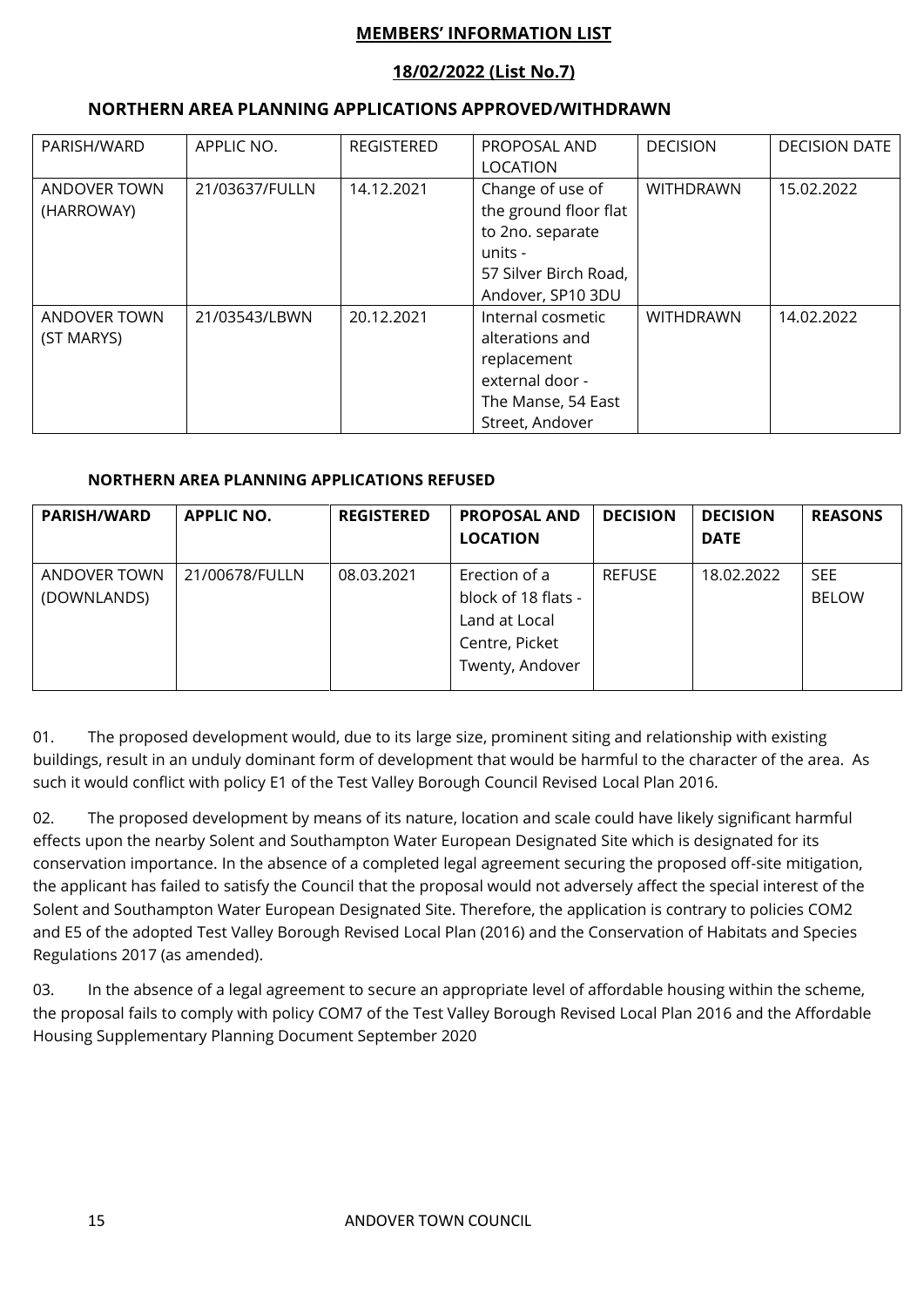Dear Sir or Madam

## **Local Plan 2040 Regulation 18 Stage 1 Public Consultation**

The Council is preparing the next Local Plan for the Borough and is now seeking comments on its first formal draft of strategic policies and proposals.

Following two rounds of public consultation undertaken in 2018 and 2020, and building on what our evidence is telling us, this consultation document sets out draft strategic planning priorities for Test Valley supported by a number of strategic policies.

This formal draft is what is known as Regulation 18, in which we are undertaking in two stages. This is the first stage (Stage 1) focussing on strategic matters. Public consultation on the second stage (Stage 2) will take place at the end of this year and will include all draft proposals, such as site allocations and detailed development management policies.

The draft Local Plan 2040 will take a number of years to prepare and following this consultation there will be more opportunities for you to have your say. All comments that we receive will be considered in preparing the Local Plan.

#### **Consultation Process**

The Local Plan 2040 Regulation 18 Stage 1 will be out to public consultation for an 8 period running from **11 February 2022 to noon on 8 April 2022**. We have chosen to make the document available for public consultation for 8 weeks to provide greater time for representations to be made.

The documents are available on our website at [www.testvalley.gov.uk/localplan2040.](https://protect-eu.mimecast.com/s/u1Y8CEZQYsW0Ziw_Z9A?domain=testvalley.gov.uk) Paper copies of the draft Local Plan and supporting documents will be available to view at the Council's Offices<sup>[\[1\]](https://outlook.office.com/mail/inbox/id/AAMkADk4OTBkMWE0LTA3YzQtNGM2MC1iZjI3LWY3NTA2YjQ1ZDcwYwBGAAAAAADCarLxpdNDS4uwzDCjeATVBwAllxgQ5xZKT6taazcY019aAAAAAAEMAAAllxgQ5xZKT6taazcY019aAAC5khImAAA%3D#x__ftn1)</sup> between the hours of 9am and 5pm on Monday to Thursday and 9am and 4.30pm on Fridays. Paper copies will also be available to view at public libraries during their respective opening hours at Andover, Romsey, North Baddesley, Lordshill and Chandlers Ford. If you are unable to access the consultation documents, please contact us to discuss alternative arrangements.

#### **How to Comment**

Comments on the draft Local Plan should either be:

- Submitted using the consultation survey available on the council's website at [www.testvalley.gov.uk/localplan2040](https://protect-eu.mimecast.com/s/u1Y8CEZQYsW0Ziw_Z9A?domain=testvalley.gov.uk)
- Sent in by filling in the comments form available on the council's website at [www.testvalley.gov.uk/localplan2040](https://protect-eu.mimecast.com/s/u1Y8CEZQYsW0Ziw_Z9A?domain=testvalley.gov.uk)
- . Sent in writing to Planning Policy and Economic Development, Test Valley Borough Council, Beech Hurst, Weyhill Road, Andover, Hampshire, SP10 3AJ
- **Emailed to [planningpolicy@testvalley.gov.uk](mailto:planningpolicy@testvalley.gov.uk)**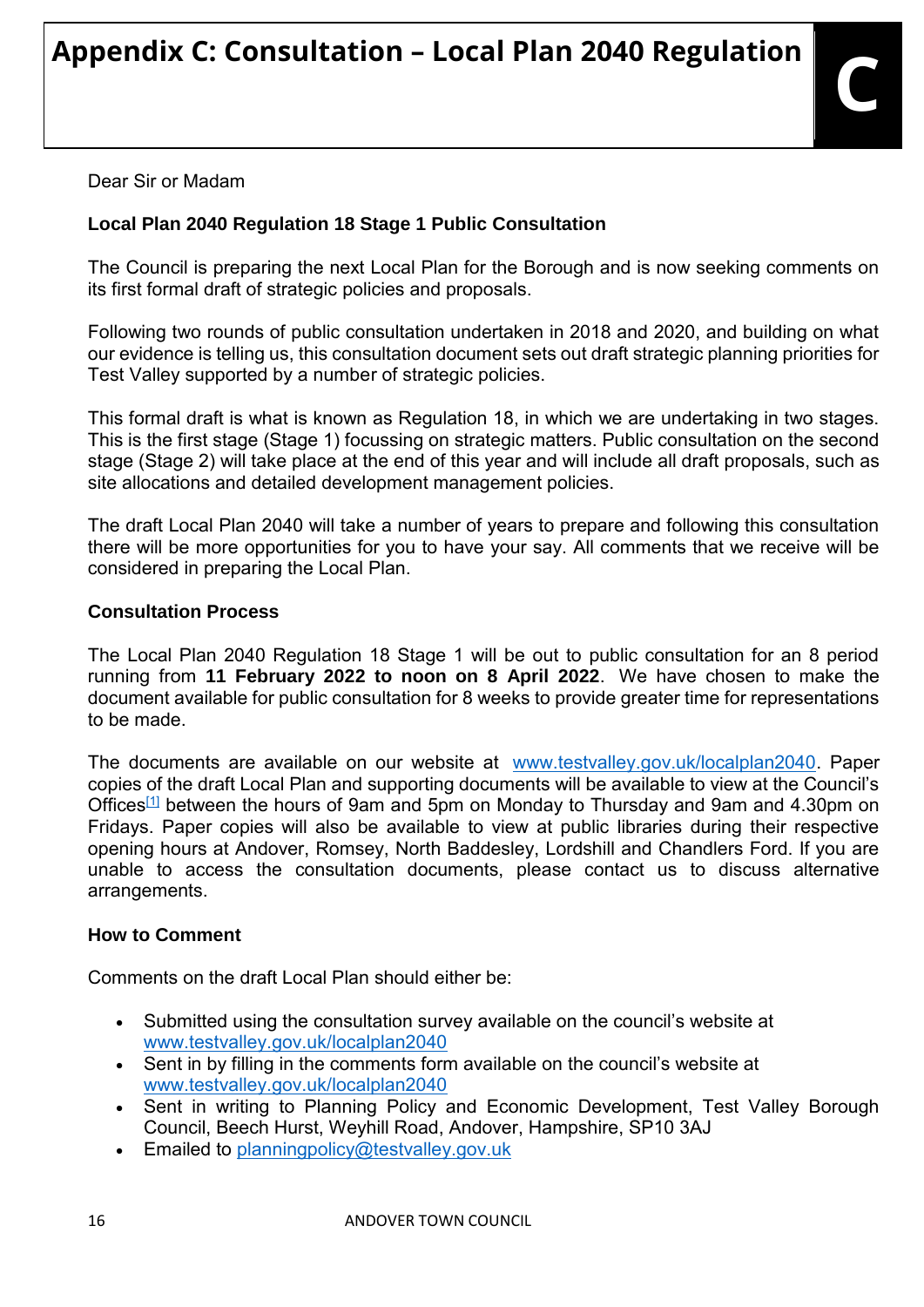Please provide your name and either a postal or email address. If you are responding on behalf of someone else, please also provide the name of the individual/organisation. Please note that emails are subject to a maximum 30Mb size limit, above which they will not be received.

Only those representations that are made in writing and arrive (in either hard copy or electronically) within the 8 week period starting **11 February 2022 and ending at noon on Friday 8 April 2022** will have the right to have their representations considered. If you respond to this consultation, we will keep you informed of future consultation stages unless you advise us that you want to opt out of such communication.

For further information on the Local Plan public consultation, please do contact the Planning Policy and Economic Development Service on 01264 368000 or via email at [planningpolicy@testvalley.gov.uk.](mailto:planningpolicy@testvalley.gov.uk)

Yours faithfully

Graham Smith,

Head of Planning Policy and Economic Development

#### **Planning Policy Team**

01264 368000

[planningpolicy@testvalley.gov.uk](mailto:planningpolicy@testvalley.gov.uk)

Test Valley Borough Council

Beech Hurst

Weyhill Road

Andover

SP10 3AJ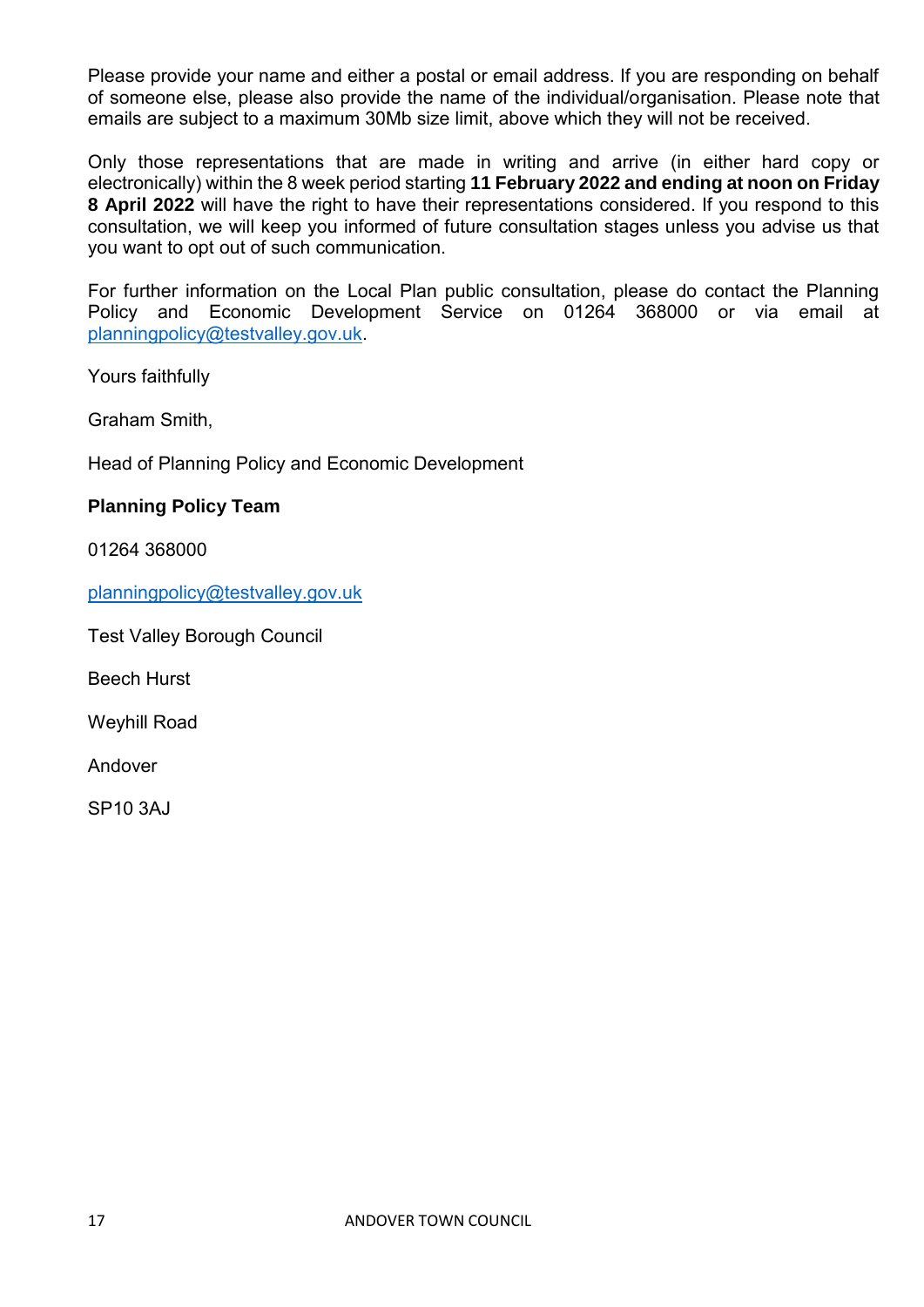# **Appendix D: Consultation – WRSE's Emerging Regional Plan D**

**From:** Stakeholderteam <Stakeholderteam@southernwater.co.uk> **Sent:** 19 January 2022 17:06 **To:** Stakeholderteam <Stakeholderteam@southernwater.co.uk> **Subject:** Futureproofing our water supplies – WRSE's emerging regional plan consultation

#### Good afternoon

After months of work by stakeholders across the South East, we're pleased to share Water Resources South East's consultation on its emerging regional plan.

We, alongside our colleagues in other water companies across the region, have been developing this for a number of years to develop the first region-wide plan to secure sustainable water resources for the future.

Ensuring stakeholders are able to have their say is crucial. WRSE's emerging regional plan will, following an update later this year, feed into each of its member companies' water resources management plans (WRMP).

Our WRMP will outline how we'll deliver some of the solutions included in the plan – and we'll consult on this plan later in the year.

#### **Engaging with the consultation**

Our consultation is running from 17 January, for eight weeks – concluding on 14 March.

Our consultation document, and supporting documents, are available through [wrse.org.uk](https://protect-eu.mimecast.com/s/WNnuCpRV4cnoKiPmwRj?domain=wrse.org.uk/) and dedicated [consultation platform.](https://protect-eu.mimecast.com/s/fcCkCqV8gu8NlUXzR56?domain=wrse.uk.engagementhq.com/)

WRSE is hosting four webinars in the coming weeks to provide more information about the plan and answer stakeholders' questions. The first is a launch event on 20 January, where WRSE will provide an overview of our emerging regional plan, how it was developed and the next steps.

In the week of 31 January, WRSE is holding three webinars, focusing on the east, west and north of our region respectively. These will go into more detail about solutions being proposed and what our plan means for each region. To sign up for any or all four of these webinars, click [here.](https://protect-eu.mimecast.com/s/S4yeCrE7jh8ZoU4tmYg?domain=forms.office.com)

The consultation document, and supporting annexes, are available on [wrse.org.uk.](https://protect-eu.mimecast.com/s/WNnuCpRV4cnoKiPmwRj?domain=wrse.org.uk/)

#### **Southern Water Stakeholder Engagement Team**

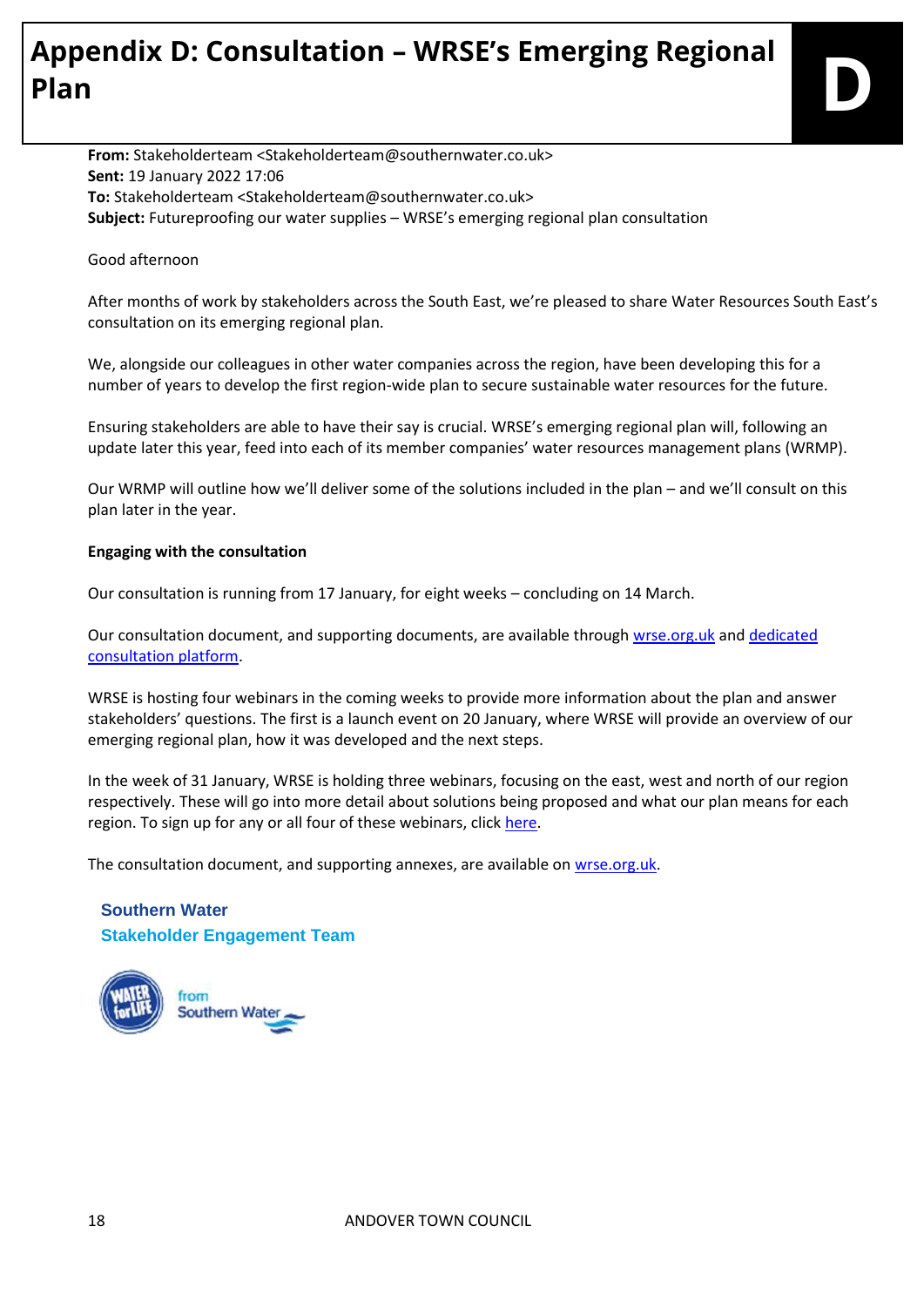| <b>Appendix E: Speed Indicator Signs</b>                                                                                                                                                                                                                                                                                                                                                                                                                                                                                                                                         |                                                                                                                                                                                                         |  |  |  |
|----------------------------------------------------------------------------------------------------------------------------------------------------------------------------------------------------------------------------------------------------------------------------------------------------------------------------------------------------------------------------------------------------------------------------------------------------------------------------------------------------------------------------------------------------------------------------------|---------------------------------------------------------------------------------------------------------------------------------------------------------------------------------------------------------|--|--|--|
| <b>Produced for:</b>                                                                                                                                                                                                                                                                                                                                                                                                                                                                                                                                                             | <b>Date of Report:</b><br>28.02.2022                                                                                                                                                                    |  |  |  |
| <b>Planning Committee</b><br><b>Summary of Key Issues</b>                                                                                                                                                                                                                                                                                                                                                                                                                                                                                                                        |                                                                                                                                                                                                         |  |  |  |
| To consider the contractor quotations for installation and maintenance of the SIDs.                                                                                                                                                                                                                                                                                                                                                                                                                                                                                              |                                                                                                                                                                                                         |  |  |  |
|                                                                                                                                                                                                                                                                                                                                                                                                                                                                                                                                                                                  | To consider the Officer's alternative suggestion, including model change and number of devices purchased.                                                                                               |  |  |  |
|                                                                                                                                                                                                                                                                                                                                                                                                                                                                                                                                                                                  |                                                                                                                                                                                                         |  |  |  |
| <b>Background</b>                                                                                                                                                                                                                                                                                                                                                                                                                                                                                                                                                                |                                                                                                                                                                                                         |  |  |  |
| A reminder that:<br>Agreed 5 locations were:<br>Picket Piece - lamp column 33/38<br>London Road - Lamp column 16A<br>Weyhill Road - Lamp column 62<br>Winchester Road - Lamp column 28<br>Salisbury Road - Lamp column 32                                                                                                                                                                                                                                                                                                                                                        | Budget of £13,825.00 to come from CIL monies, was agreed at Full Council on 16.09.2020.<br>Additional £1,000.00 grant funding was received 18.01.2021, courtesy of Cllr Kirsty North, HCC.              |  |  |  |
| The same radar pack with 4 Lithium 20Ah batteries costs £2796                                                                                                                                                                                                                                                                                                                                                                                                                                                                                                                    | Weight limit of each SID is 20kg maximum, in order to be mounted onto a lamp column.<br>SID model is the Evolis Radar Speed Sign, operated by 2 Lithium 20Ah batteries, data collection enabled.        |  |  |  |
| Confirmation received from HCC, the maximum period in any one location is 3 weeks and non-<br>returnable to that location is permitted within 8 weeks. SIDS cannot just be turned off periodically.<br>Parishes and Town Councils are at risk of losing their licence agreement if found to be non-<br>compliant.<br>HCC and TVBC do not hold lists of qualified contractors for the maintenance of SIDs.<br>SIDs adjacent to cycleways must be installed at a minimum height of 2.4m.<br>$\bullet$<br>SIDs adjacent to footpaths must be installed at a minimum height of 2.1m. |                                                                                                                                                                                                         |  |  |  |
|                                                                                                                                                                                                                                                                                                                                                                                                                                                                                                                                                                                  | Officers have also contacted the following Parish Councils for clarification of how they comply with HCC rules<br>on SIDs location periods and management of SIDs maintenance. Responses received were: |  |  |  |
| Upper Clatford - use their own volunteer -no training/qualifications<br>$\bullet$<br>Charlton - use their own volunteer - no training/qualifications<br>regularly moved and maintained by a qualified contractor.                                                                                                                                                                                                                                                                                                                                                                | Hurstbourne Tarrant, Tangley and Vernham Dean - share 1 SID device between all 3 Parishes,                                                                                                              |  |  |  |

## **Current Situation**

Officers have received the following 2 quotes (same company) for installation only and installation with maintenance of SIDs: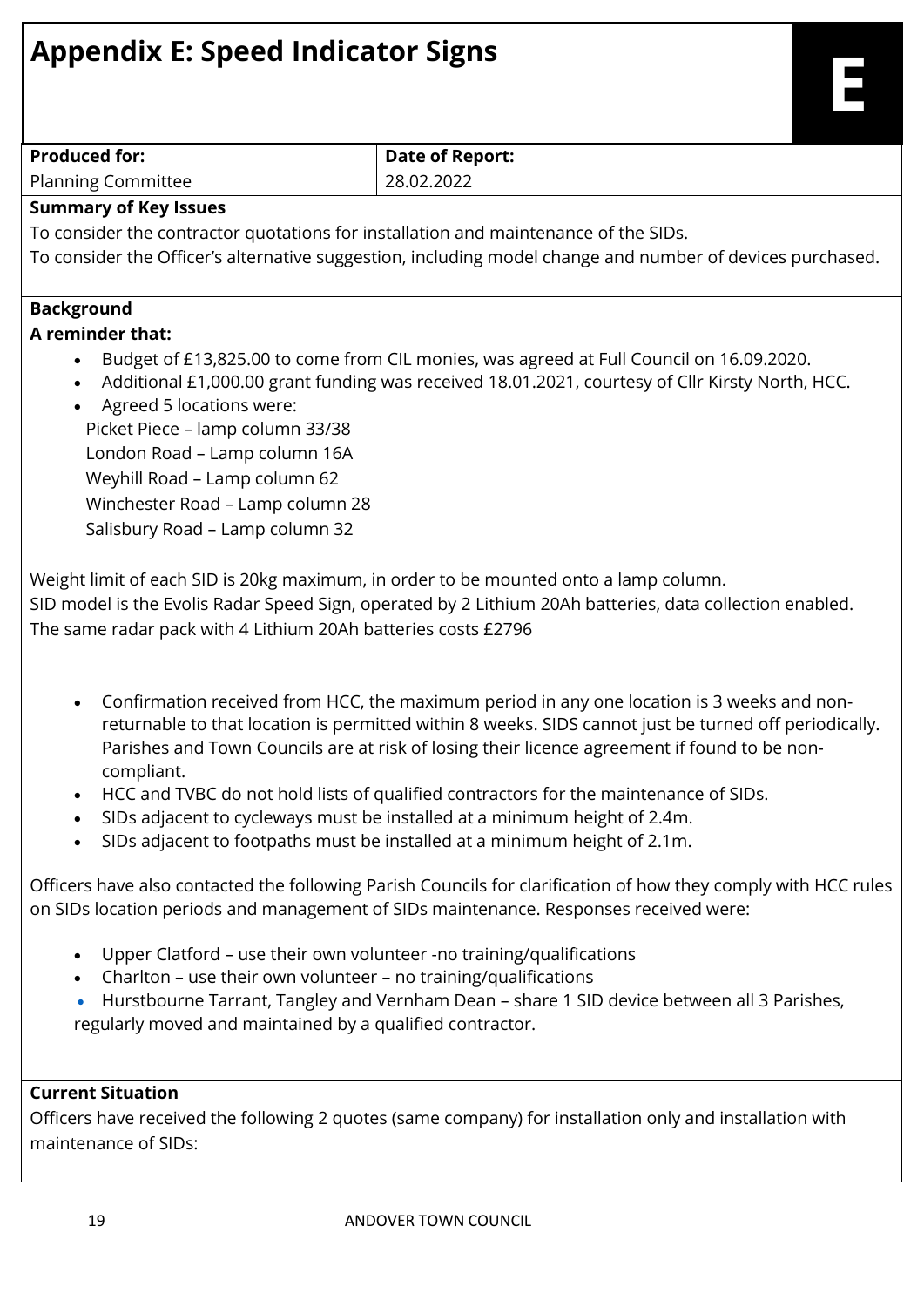**Contractor 1 - Quote 9583 #1** Installation only:

1 **Initial Installation (5 SIDs, 5 Locations)** 1 Unit £525.00 Installation of free issue battery powered SIDs at the following Andover locations:

- Picket Piece Lamp Column 33/38
- London Road Lamp Column 16A
- Weyhill Road Lamp Column 62
- Winchester Road Lamp Column 28
- Salisbury Road Lamp Column 32

*Note. Price includes 16mm steel banding and associated fixings.*

**Subtotal: £525.00 Total VAT 920%): £105.00 Final price: £630.00**

**Contractor 1 - Quote 9583 #3** Installation with Maintenance of SIDs

1 **Initial Installation (5 SIDs, 5 Locations)** 1 Unit £525.00 Installation of free issue battery powered SIDs at the following Andover locations:

- Picket Piece Lamp Column 33/38
- London Road Lamp Column 16A
- Weyhill Road Lamp Column 62
- Winchester Road Lamp Column 28
- Salisbury Road Lamp Column 32

*Note. Price includes 16mm steel banding and associated fixings.*

2 **Batch Relocation (5 SIDs, 10 Locations)** 1 Unit £780.00

To relocate 5 SIDs at individual locations in Andover. *Note. Price includes 16mm steel banding and associated fixings.*

3 **Single Relocation (1 SID, 2 Locations)** 1 Unit £245.00

To relocate 1 SID to new location in Andover. *Note. Price includes 16mm steel banding and associated fixings.*

4 **Batch Battery Swap (5 SIDs, 5 Locations)** 1 Unit £525.00

To attend 5 individual locations and swap batteries on 5 SIDs. 5 **Single Battery Swap** 1 Unit £225.00

To attend a single site and swap batteries on 1 SID.

**Subtotal: £2.300.00 Total VAT (20%): £460.00 Final price: £2,760.00**

**(Note: Lines 2, 3, 4 & 5 represent the cost for each time a relocation/battery swap is actioned)**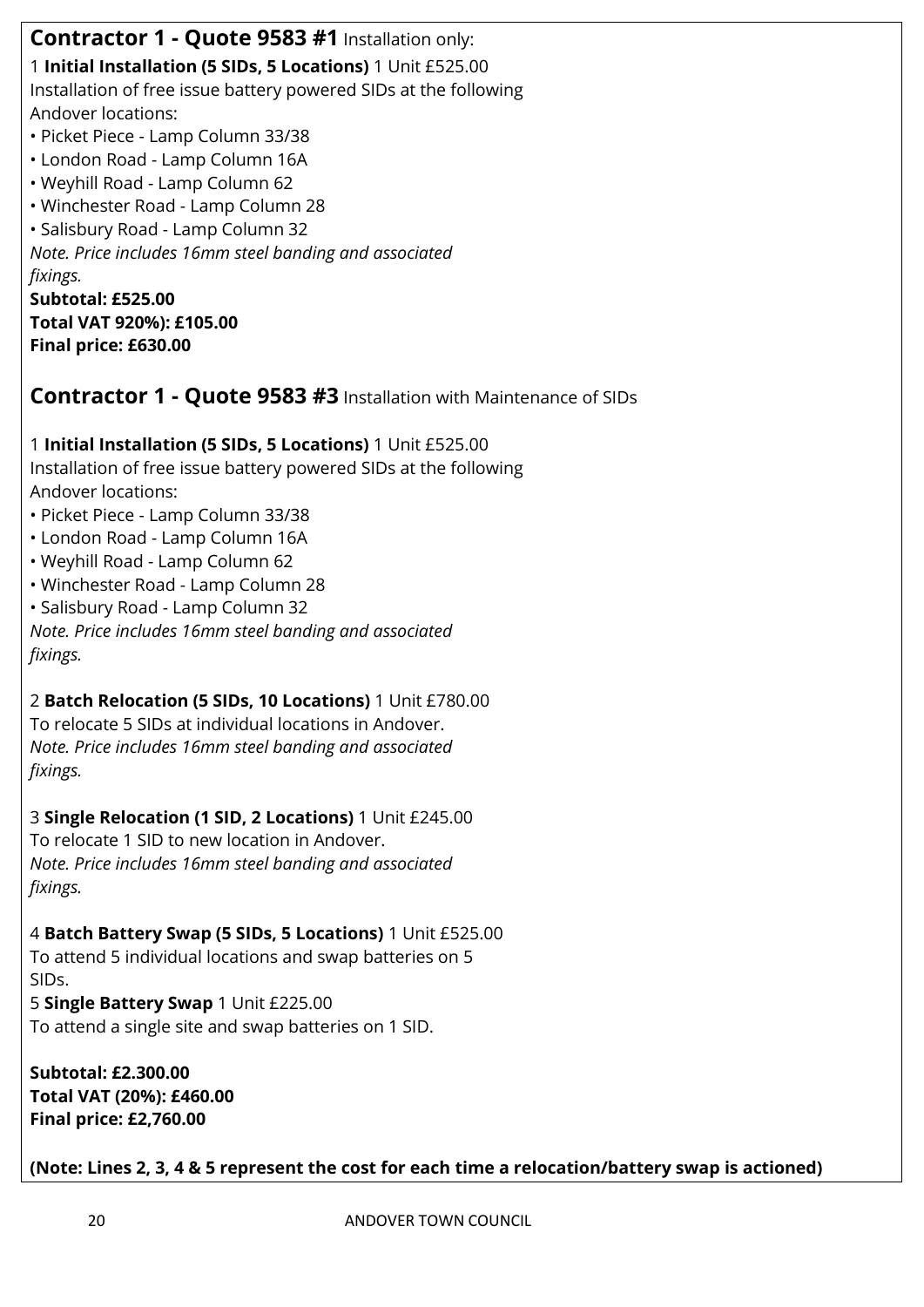## **Officer's Alternative Suggestion:**

Officers have been in contact with an alternative local maintenance contractor, who would be willing to look after 1 – 2 SIDs maximum, due to an already full workload. However, the contractor mainly works only with SID devices from Westcotec, due to ease of handling the device when installing/relocating and of a lighter weight with grab handles.

Whilst being mindful that each SID will need to be removed after a period of 3 weeks from its location and not placed back in situ within an 6-8-week period, it would be worth considering the purchase of only 1 - 2 SIDs that can be rotated across all 5 locations? This would enable cost savings and no storage cost requirement for those SIDs that won't be in use.

#### Westcotec can provide:

*Portable Speed Indicator Device (SID) with Smiley / Angry Face beneath, battery powered complete with spare Lithium Battery, 'intelligent' charger, sign cover and bracket set for a cost of £3,480.00 each excluding VAT.* 

Dimensions: 670mm x 430mm

Weight: 14kg

Weight: 18,5kg (including Lithium Battery)

All of the portable signs come complete with a comprehensive *THREE-YEAR WARRANTY* which covers everything except vandalism, impact damage, theft and batteries\*. \* Batteries include manufacturers ONE-year warranty

To note: These devices are not ready enabled for data collection, however, a Bluetooth data collection pack can be purchased separately for £350.00 each excluding VAT.

## **Contractor 2 – Quote:**

*The quote is based on the purchase of the Westcotec type of SID and is subject to the contractor carrying out a risk assessment at each site and the sites being found suitable:*

"£1,617 per SID per year based on a 50-week rota (I have two weeks off at Christmas) and based on the sign being relocated up to two times per month and allowing for a battery change once a week. This quote includes a risk assessment at each site and the installation of each bracket, assuming it is similar to the Westcotec system. (Appropriate batteries, brackets, battery chargers, padlocks etc to be provided by yourselves.)

My price is be based on having a bracket for the sign positioned at each location - so the bracket does not need to be removed and reinstalled each time the sign is relocated.

The majority, if not all, battery powered SIDs require the battery to be changed every 7 to 10 days, hence my allowance for a weekly battery change.

I have over 5 years' experience managing Vehicle Activated Signs (VAS) and have past Highway Authority experience in agreeing suitable VAS locations. I hold a NRSWA (Street Works) Supervisor card as recommended by the Department for Transport for this line of work. I am knowledgeable about the Safety at Street Works and Road Works code of practice document and, as stated in the code of practice, use a suitably marked vehicle with flashing amber beacons. I hold £10 million public liability insurance as required by Hampshire County Council to work on the highway."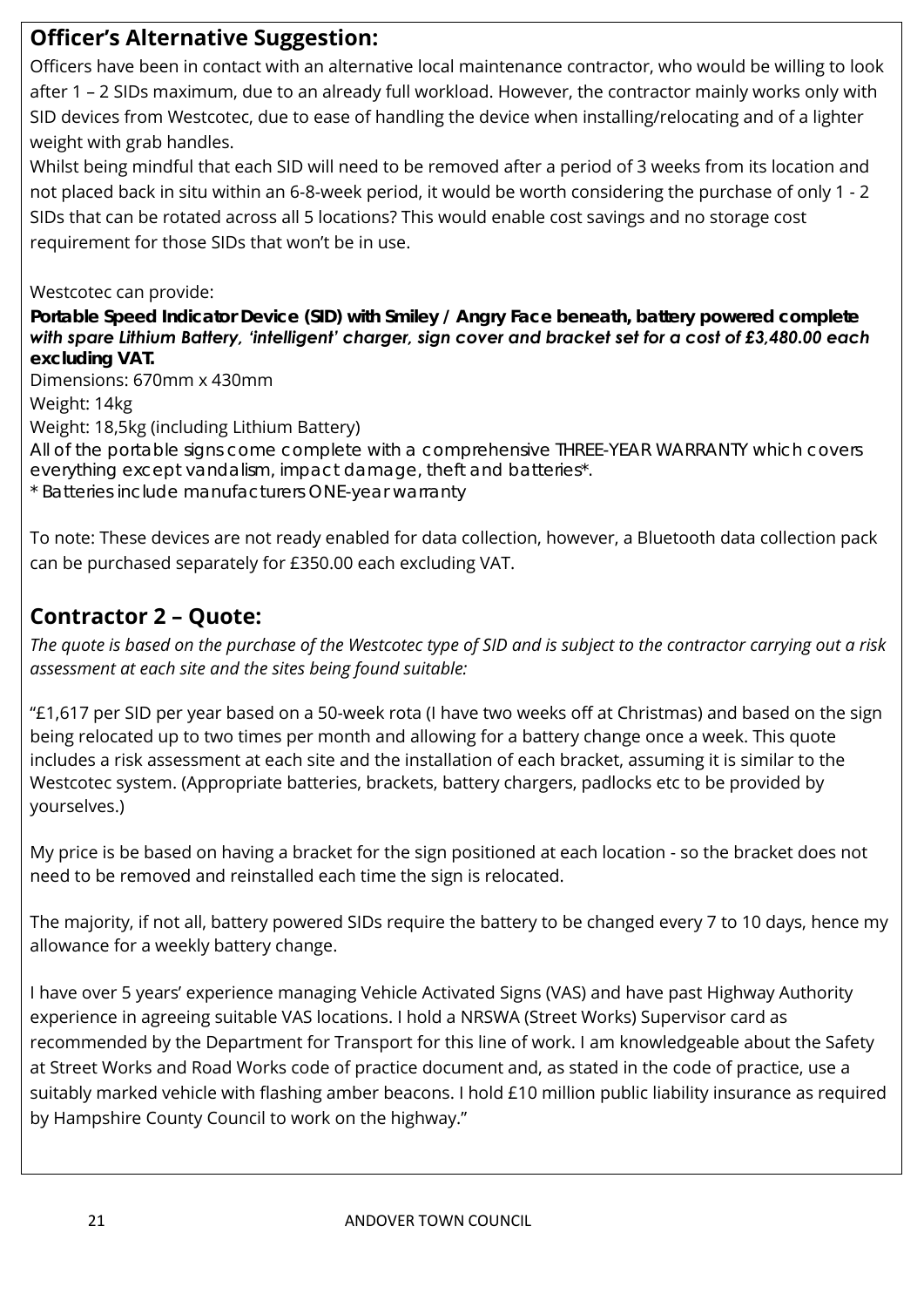#### **Financial Implications:**

There are no financial implications for Andover Town Council within this report.

#### **Legal & Policy Implications**

Under Road Traffic Regulation Act 1984.S.72 the Town Council has the power to provide traffic signs and other notices.

#### **Recommendations:**

- **To note the report.**
- **To consider and approve the Officer's Alternative Suggestion – Change of model and number of devices purchased.**
- **To consider and approve a quote for installation and maintenance of the SIDs**

Note: The person to contact about this report is Michelle Young, Committee/GDPR Officer, Andover Town Council, 68B, High Street, Andover, Hampshire. SP10 1NG. Tel: 01264 335592 Email: [committeeofficer@andovertc.co.uk](mailto:committeeofficer@andovertc.co.uk)  Website: [www.andover-tc.gov.uk](http://www.andover-tc.gov.uk/) 

Distribution: All Town Councillors.